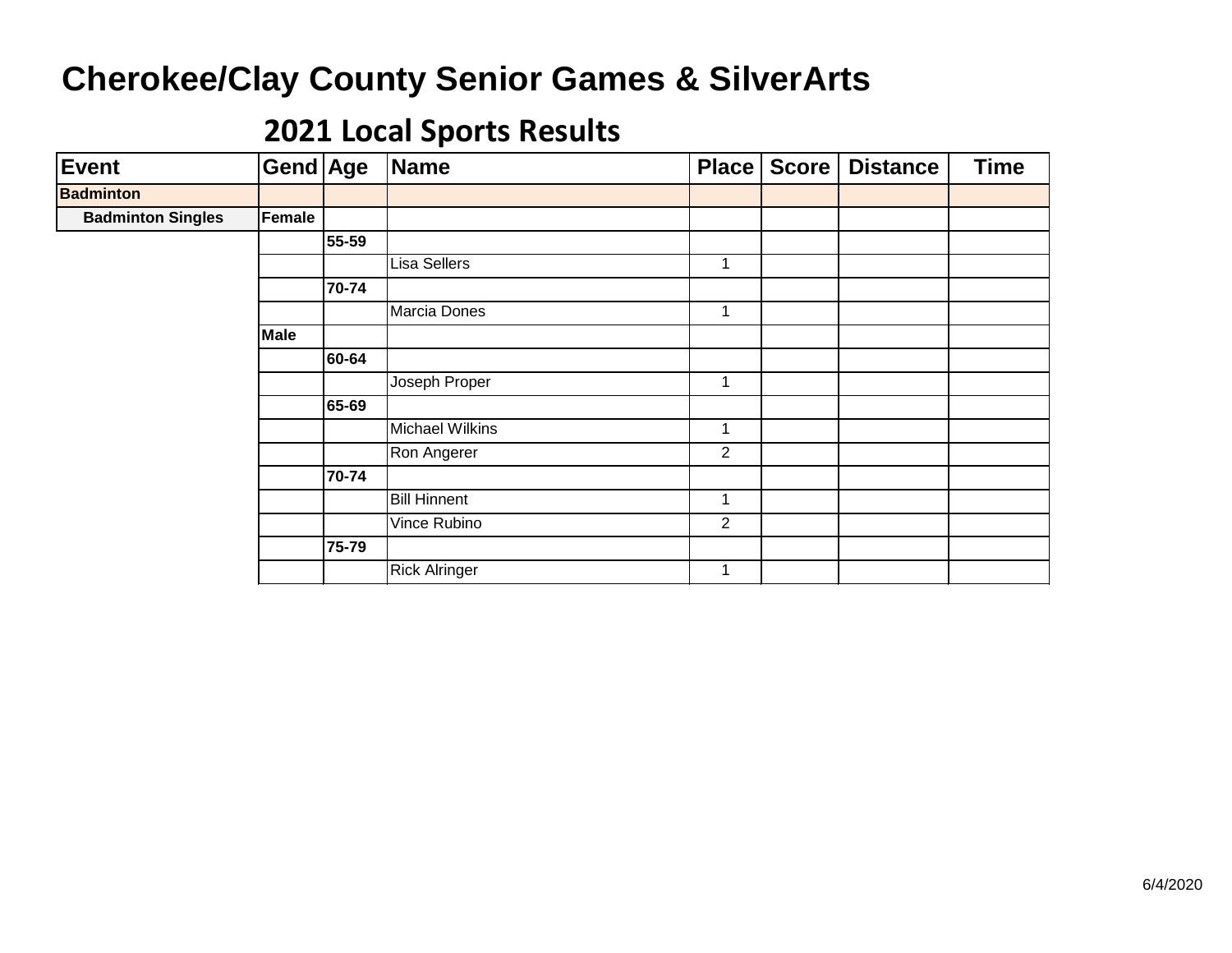| <b>Event</b>               | Gend Age    |           | <b>Name</b>            | Place          | Score                   | <b>Distance</b> | <b>Time</b> |
|----------------------------|-------------|-----------|------------------------|----------------|-------------------------|-----------------|-------------|
| <b>Basketball Shooting</b> |             |           |                        |                |                         |                 |             |
| <b>Basketball Shooting</b> | Female      |           |                        |                |                         |                 |             |
|                            |             | 55-59     |                        |                |                         |                 |             |
|                            |             |           | Lisa Sellers           | $\mathbf{1}$   | $\,6$                   |                 |             |
|                            |             | $70 - 74$ |                        |                |                         |                 |             |
|                            |             |           | Jan Pannett            | $\mathbf{1}$   | $\mathbf 1$             |                 |             |
|                            |             |           | Mary Winchell          | $\overline{2}$ | $\mathbf 0$             |                 |             |
|                            |             | $75 - 79$ |                        |                |                         |                 |             |
|                            |             |           | <b>Karen Hall</b>      | $\overline{1}$ | $\overline{4}$          |                 |             |
|                            |             | 80-84     |                        |                |                         |                 |             |
|                            |             |           | Marilyn Ogden          | $\overline{1}$ | $\overline{3}$          |                 |             |
|                            | <b>Male</b> |           |                        |                |                         |                 |             |
|                            |             | 60-64     |                        |                |                         |                 |             |
|                            |             |           | <b>Steve Gutierrez</b> | $\mathbf{1}$   | $\overline{9}$          |                 |             |
|                            |             |           | Joe Proper             | $\overline{2}$ | 8                       |                 |             |
|                            |             |           | <b>Alaln Gutierrez</b> | $\overline{3}$ | $\overline{4}$          |                 |             |
|                            |             | 65-69     |                        |                |                         |                 |             |
|                            |             |           | Ronald Angerer         | $\overline{1}$ | $\overline{11}$         |                 |             |
|                            |             |           | David Miller           | $\overline{2}$ | $10$                    |                 |             |
|                            |             |           | Michael kelischek      | $\overline{3}$ | $\overline{6}$          |                 |             |
|                            |             | 70-74     |                        |                |                         |                 |             |
|                            |             |           | Ed Ashe                | $\mathbf{1}$   | $\overline{9}$          |                 |             |
|                            |             |           | <b>Mike Lalone</b>     | $\overline{2}$ | $\overline{\mathbf{8}}$ |                 |             |
|                            |             |           | Jack Frahmann          | $\overline{3}$ | $\overline{7}$          |                 |             |
|                            |             |           | <b>Marvin Taylor</b>   | $\overline{4}$ | 3                       |                 |             |
|                            |             |           | <b>Bill Hinnent</b>    | 5              | 1                       |                 |             |
|                            |             | 75-79     |                        |                |                         |                 |             |
|                            |             |           | <b>Rick Alringer</b>   | $\mathbf{1}$   | $\boldsymbol{9}$        |                 |             |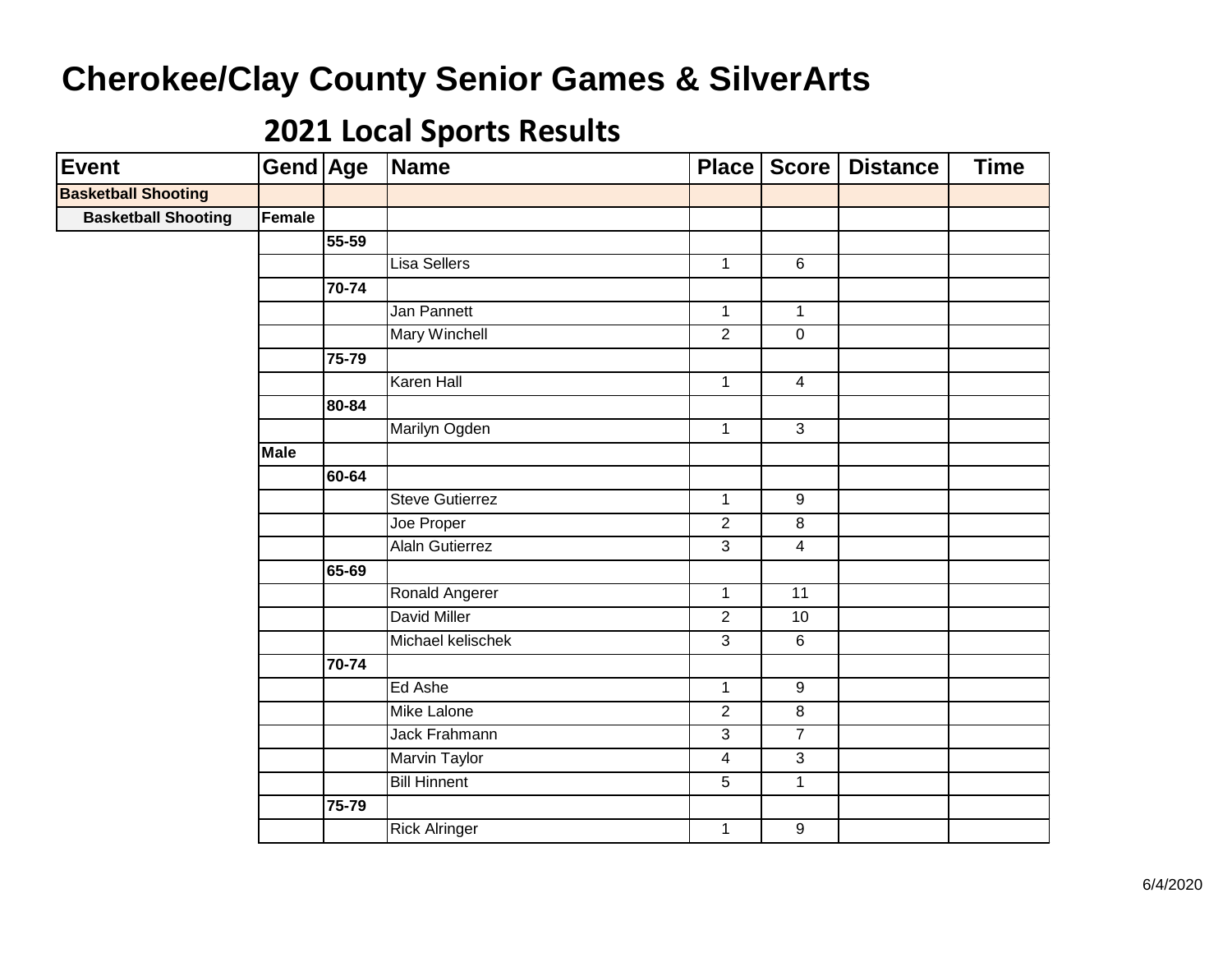| Event | Gend   Age | <b>Name</b>  |  | Place   Score   Distance | <b>Time</b> |
|-------|------------|--------------|--|--------------------------|-------------|
|       |            | Joe Winchell |  |                          |             |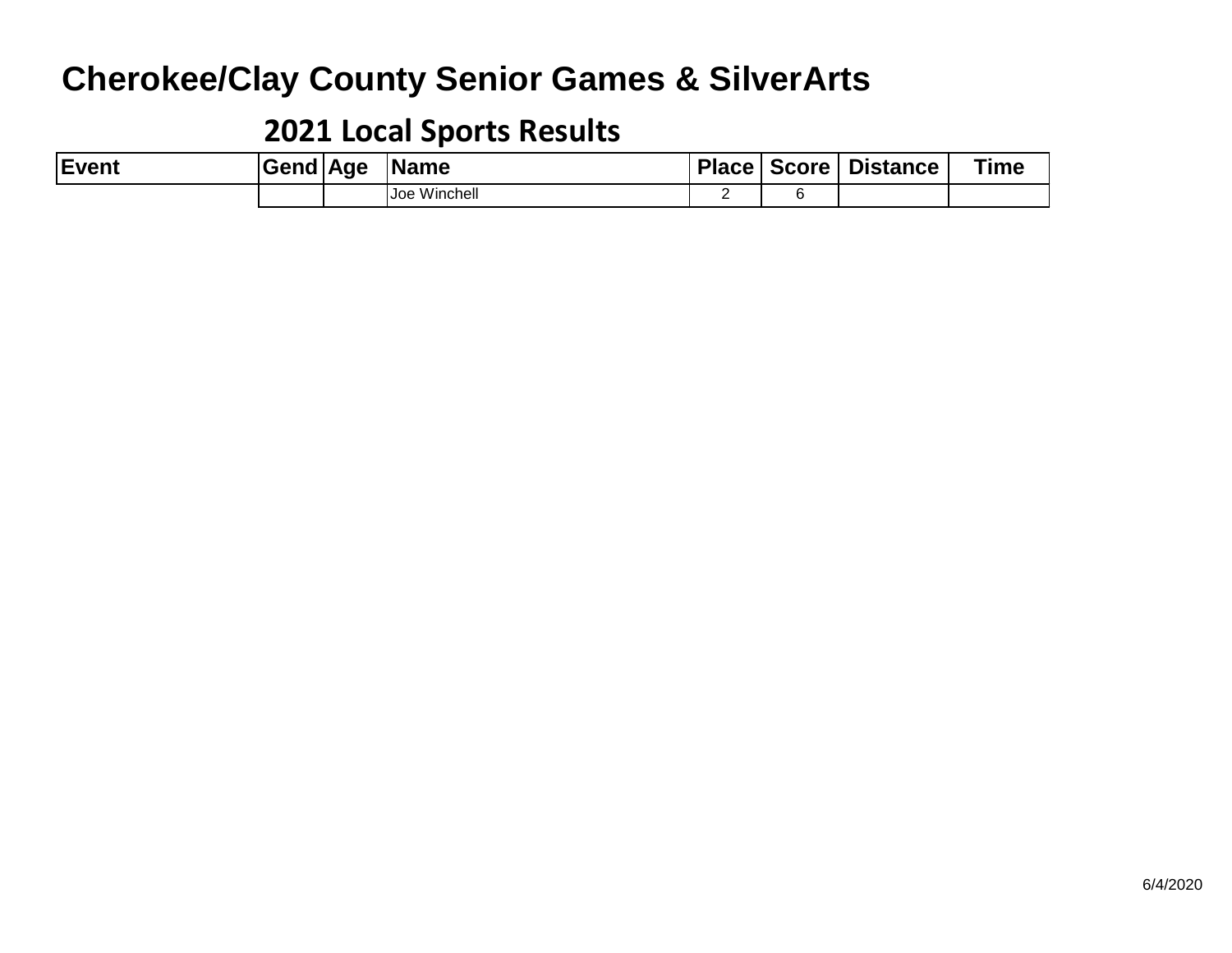| Event                | Gend Age    |       | Name                 | Place          | Score   Distance | <b>Time</b> |
|----------------------|-------------|-------|----------------------|----------------|------------------|-------------|
| <b>Bocce</b>         |             |       |                      |                |                  |             |
| <b>Bocce Singles</b> | Female      |       |                      |                |                  |             |
|                      |             | 55-60 |                      |                |                  |             |
|                      |             |       | Jelene Dressler      | $\mathbf{1}$   |                  |             |
|                      |             | 60-64 |                      |                |                  |             |
|                      |             |       | Debbie Alringer      | $\overline{1}$ |                  |             |
|                      |             | 65-69 |                      |                |                  |             |
|                      |             |       | Sheila Ford          | $\mathbf{1}$   |                  |             |
|                      |             |       | <b>Chris Faries</b>  | $\overline{2}$ |                  |             |
|                      |             | 70-74 |                      |                |                  |             |
|                      |             |       | Jane Birchfield      | $\mathbf{1}$   |                  |             |
|                      |             |       | <b>Marcia Dones</b>  | $\overline{2}$ |                  |             |
|                      |             |       | Sue Bent             | $\overline{3}$ |                  |             |
|                      |             |       | Sara Rubino          | $\overline{4}$ |                  |             |
|                      |             | 75-79 |                      |                |                  |             |
|                      |             |       | <b>Susan Dobbins</b> | $\overline{1}$ |                  |             |
|                      |             | 80-84 |                      |                |                  |             |
|                      |             |       | Marilyn Ogden        | $\overline{1}$ |                  |             |
|                      |             | 85-89 |                      |                |                  |             |
|                      |             |       | Edna Daniels         | $\mathbf{1}$   |                  |             |
|                      |             | 95-99 |                      |                |                  |             |
|                      |             |       | <b>Ruth Griffing</b> | $\mathbf{1}$   |                  |             |
|                      | <b>Male</b> |       |                      |                |                  |             |
|                      |             | 60-64 |                      |                |                  |             |
|                      |             |       | Jim Proper           | $\overline{1}$ |                  |             |
|                      |             | 65-69 |                      |                |                  |             |
|                      |             |       | <b>Tim Ford</b>      | $\overline{1}$ |                  |             |
|                      |             | 70-74 |                      |                |                  |             |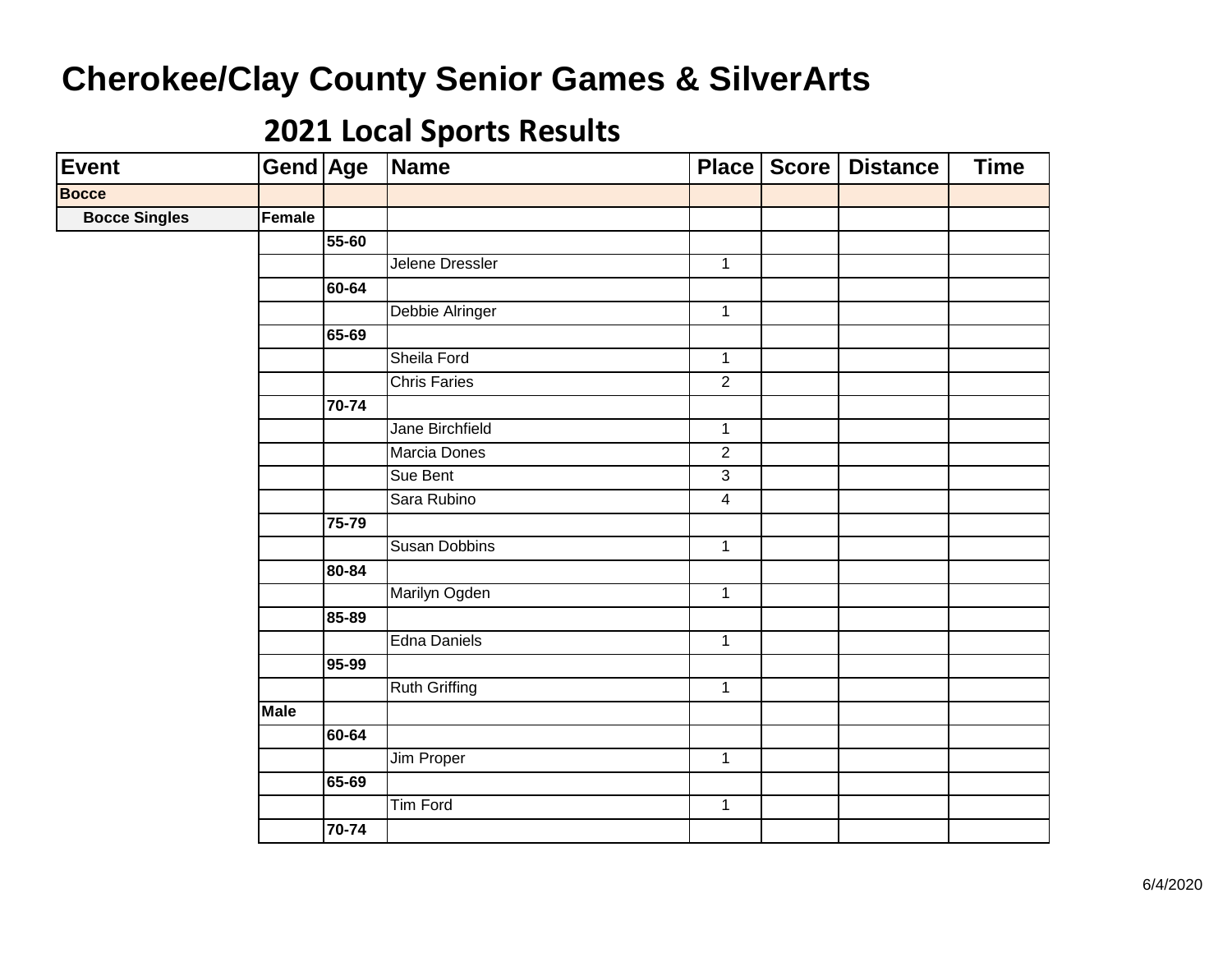| Event                      | Gend Age |       | Name                               | <b>Place</b>   | Score | <b>Distance</b> | <b>Time</b> |
|----------------------------|----------|-------|------------------------------------|----------------|-------|-----------------|-------------|
|                            |          |       | <b>Bill Hinnent</b>                | $\mathbf 1$    |       |                 |             |
|                            |          |       | Vince Rubino                       | $\overline{2}$ |       |                 |             |
|                            |          | 75-79 |                                    |                |       |                 |             |
|                            |          |       | <b>Rick Alringer</b>               | $\mathbf{1}$   |       |                 |             |
|                            |          |       | <b>Jackie Dobbins</b>              | $\overline{2}$ |       |                 |             |
|                            |          |       |                                    |                |       |                 |             |
| <b>Bocce Doubles</b>       |          |       |                                    |                |       |                 |             |
|                            |          | 70-74 |                                    |                |       |                 |             |
|                            |          |       | Macia Dones/Marilyn Ogden          | $\mathbf{1}$   |       |                 |             |
| <b>Bocce Mixed Doubles</b> |          |       |                                    |                |       |                 |             |
|                            |          | 55-59 |                                    |                |       |                 |             |
|                            |          |       | Jalene Dressler/John Kane          | $\mathbf{1}$   |       |                 |             |
|                            |          | 60-64 |                                    |                |       |                 |             |
|                            |          |       | Debbie Alringer/Rick Alringer      | 1              |       |                 |             |
|                            |          |       | Lisa Proper/Joe Proper             | $\overline{2}$ |       |                 |             |
|                            |          | 65-69 |                                    |                |       |                 |             |
|                            |          |       | <b>Chris Faries/Terence Faries</b> | $\mathbf{1}$   |       |                 |             |
|                            |          |       | Karen Haas/Steve Haas              | $\overline{2}$ |       |                 |             |
|                            |          | 70-74 |                                    |                |       |                 |             |
|                            |          |       | Marcia Dones/Dan Dones             | $\mathbf{1}$   |       |                 |             |
|                            |          |       | Sara Rubino/Vince Rubino           | $\overline{2}$ |       |                 |             |
|                            |          | 75-79 |                                    |                |       |                 |             |
|                            |          |       | Susan Dobbins/Jakie Dobbins        | $\mathbf{1}$   |       |                 |             |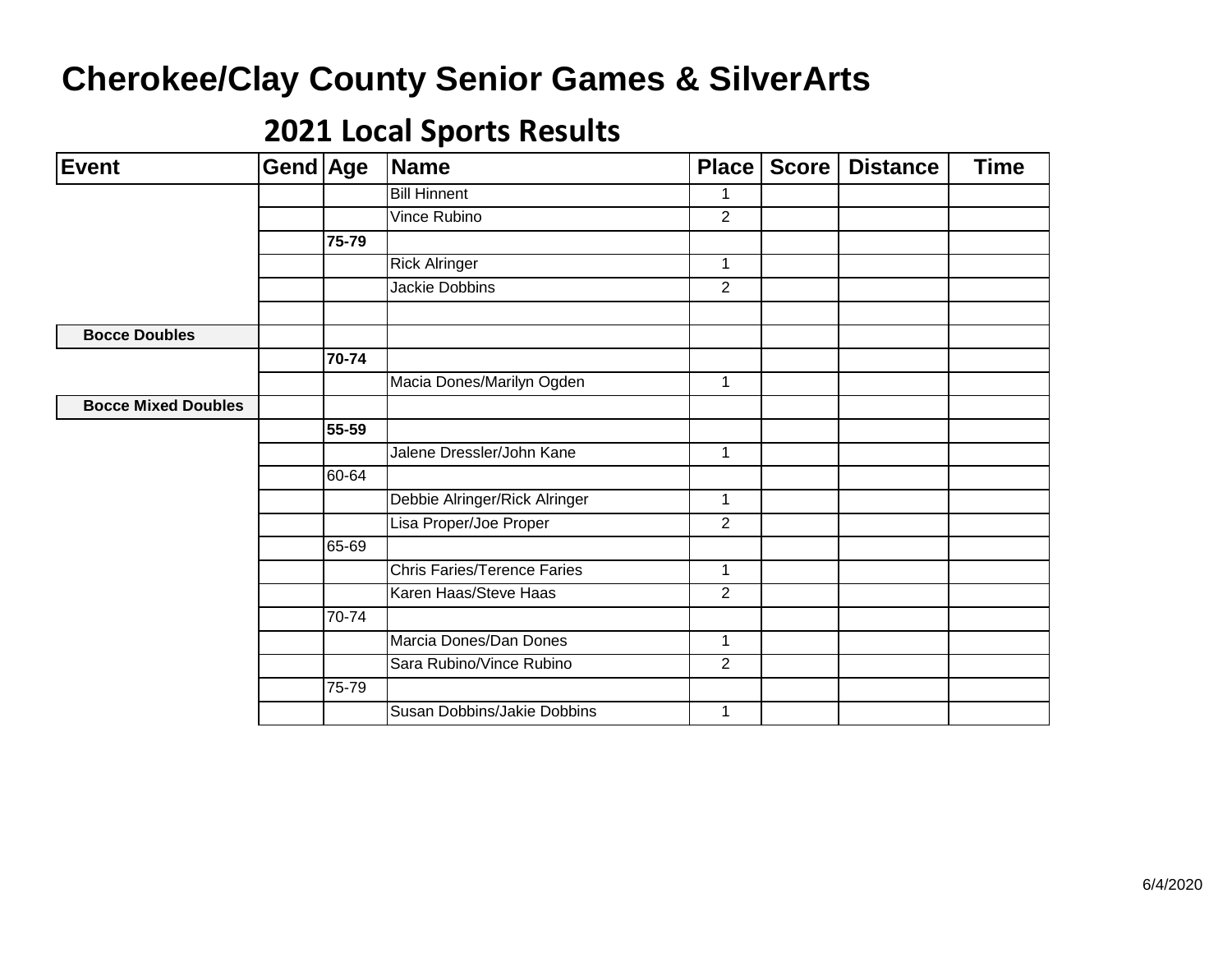| <b>Event</b>           | Gend Age    |           | Name                   | Place          | <b>Score</b>    | <b>Distance</b> | <b>Time</b> |
|------------------------|-------------|-----------|------------------------|----------------|-----------------|-----------------|-------------|
| <b>Bowling</b>         |             |           |                        |                |                 |                 |             |
| <b>Bowling Singles</b> | Female      |           |                        |                |                 |                 |             |
|                        |             | $50 - 54$ |                        |                |                 |                 |             |
|                        |             |           | Shelly Thompson        | $\mathbf{1}$   | 469             |                 |             |
|                        |             | 55-59     |                        |                |                 |                 |             |
|                        |             |           | <b>Amy Davis</b>       | $\mathbf{1}$   | 257             |                 |             |
|                        |             |           | <b>Lisa Sellers</b>    | $\overline{2}$ | $\frac{1}{174}$ |                 |             |
|                        |             | 60-64     |                        |                |                 |                 |             |
|                        |             |           | <b>Sherry Angerer</b>  | $\overline{1}$ | 499             |                 |             |
|                        |             | 65-69     |                        |                |                 |                 |             |
|                        |             |           | Linda Knowles          | $\mathbf{1}$   | 353             |                 |             |
|                        |             | $70 - 74$ |                        |                |                 |                 |             |
|                        |             |           | Mary Walsh             | $\mathbf{1}$   | 498             |                 |             |
|                        |             |           | Glenda Warren          | $\overline{2}$ | 444             |                 |             |
|                        |             |           | <b>Marlene Nelson</b>  | $\overline{3}$ | 412             |                 |             |
|                        | <b>Male</b> |           |                        |                |                 |                 |             |
|                        |             | 55-59     |                        |                |                 |                 |             |
|                        |             |           | Peewee Davis           | $\overline{1}$ | 489             |                 |             |
|                        |             |           | Don Moore              | $\overline{2}$ | 373             |                 |             |
|                        |             | 65-69     |                        |                |                 |                 |             |
|                        |             |           | <b>Thomas Motter</b>   | $\mathbf{1}$   | 549             |                 |             |
|                        |             |           | Ron Angerer            | $\overline{2}$ | 437             |                 |             |
|                        |             |           | <b>Michael Wilkins</b> | $\overline{3}$ | 392             |                 |             |
|                        |             |           | Eddy Lynch             | $\overline{4}$ | 219             |                 |             |
|                        |             | 70-74     |                        |                |                 |                 |             |
|                        |             |           | Joe Nelson             | $\mathbf{1}$   | 479             |                 |             |
|                        |             |           | David Warren           | $\overline{2}$ | 446             |                 |             |
|                        |             |           | David Pelton           | $\mathfrak{S}$ | 422             |                 |             |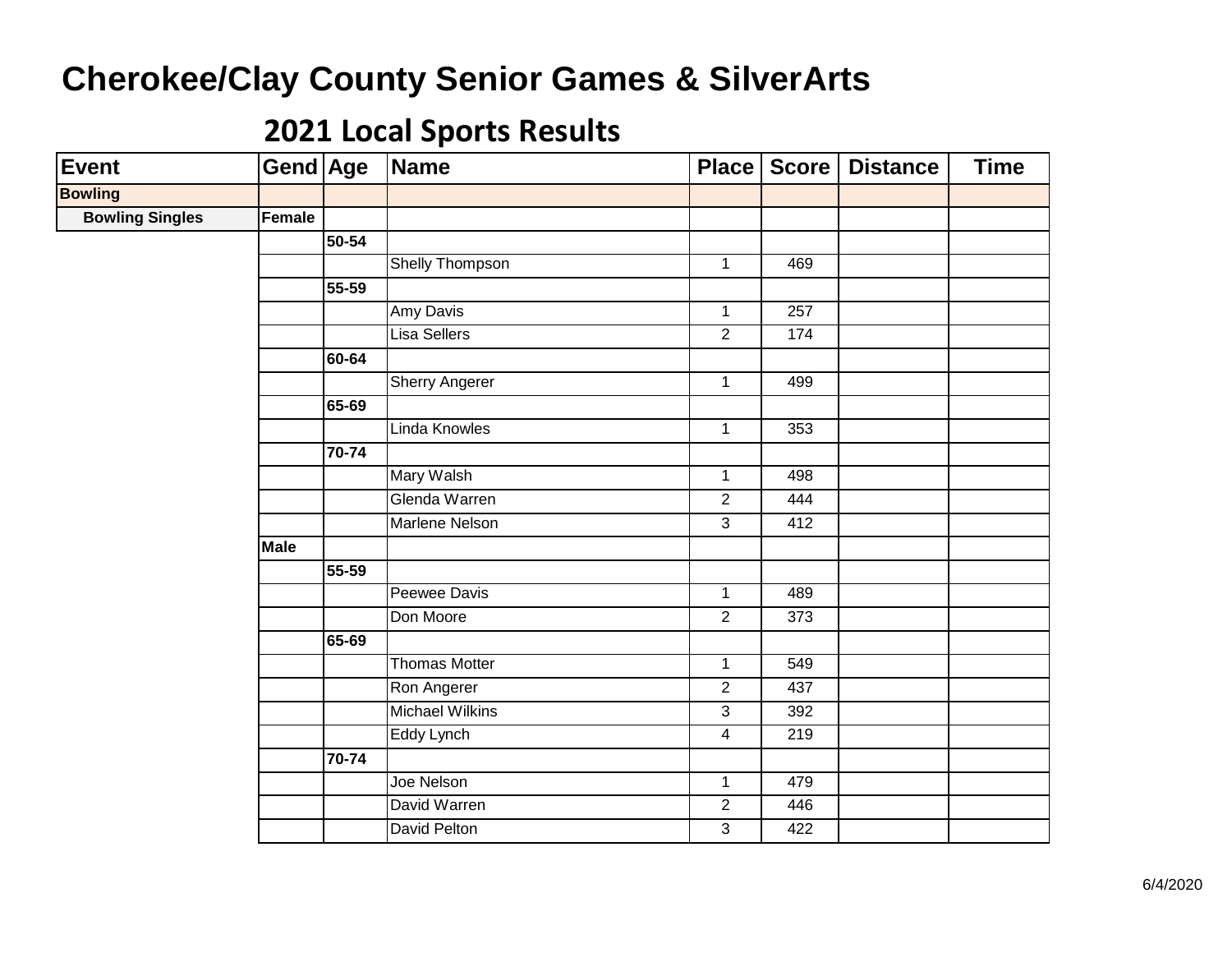| <b>Event</b>           | Gend Age    |       | <b>Name</b>                        | Place          | <b>Score</b> | <b>Distance</b> | <b>Time</b> |
|------------------------|-------------|-------|------------------------------------|----------------|--------------|-----------------|-------------|
|                        |             |       | <b>Vince Rubino</b>                | 4              | 326          |                 |             |
|                        |             |       | <b>Bill Hinnent</b>                | 5              | 294          |                 |             |
|                        |             | 75-79 |                                    |                |              |                 |             |
|                        |             |       | <b>Richard Yeomans</b>             | $\mathbf{1}$   | 576          |                 |             |
|                        |             | 80-84 |                                    |                |              |                 |             |
|                        |             |       | <b>Bob Blechner</b>                | $\mathbf{1}$   | 575          |                 |             |
| <b>Bowling Doubles</b> | Female      | 55-59 |                                    |                |              |                 |             |
|                        |             |       | Lisa Sellers & Glenda Warren       | 1              | 749          |                 |             |
|                        |             |       | Jalene Dressler & Debbie Milletelo | 2              | 732          |                 |             |
|                        |             | 70-74 |                                    |                |              |                 |             |
|                        |             |       | Marlene Nelson & Mary Walsh        | $\mathbf{1}$   | 881          |                 |             |
|                        | <b>Male</b> | 55-59 |                                    |                |              |                 |             |
|                        |             |       | Peewee Davis & Bob Blechner        | $\mathbf{1}$   | 1028         |                 |             |
|                        |             |       | Don Moore & Eddy Lynch             | 2              | 652          |                 |             |
|                        |             | 65-69 |                                    |                |              |                 |             |
|                        |             |       | Thomas Motter & Ron Angerer        | 1              | 1155         |                 |             |
|                        |             | 70-74 |                                    |                |              |                 |             |
|                        |             |       | David Warren & Richard Yeomans     | $\mathbf{1}$   | 1102         |                 |             |
|                        |             |       | Joe Nelson & David Pelton          | 2              | 946          |                 |             |
| <b>Bowling Mixed</b>   |             | 50-54 |                                    |                |              |                 |             |
|                        |             |       | Shelly Thompson & David Thmpson    | $\mathbf{1}$   | 866          |                 |             |
|                        |             | 55-59 |                                    |                |              |                 |             |
|                        |             |       | Jalene Dressler & Eddy Lynch       | $\mathbf{1}$   | 680          |                 |             |
|                        |             |       | Lisa Sellers & Don Moore           | $\overline{2}$ | 634          |                 |             |
|                        |             |       | Amy Davis & Peewee Davis           | 3              | 628          |                 |             |
|                        |             | 65-69 |                                    |                |              |                 |             |
|                        |             |       | Linda Knowles & Bob Blechner       | 1              | 941          |                 |             |
|                        |             | 70-74 |                                    |                |              |                 |             |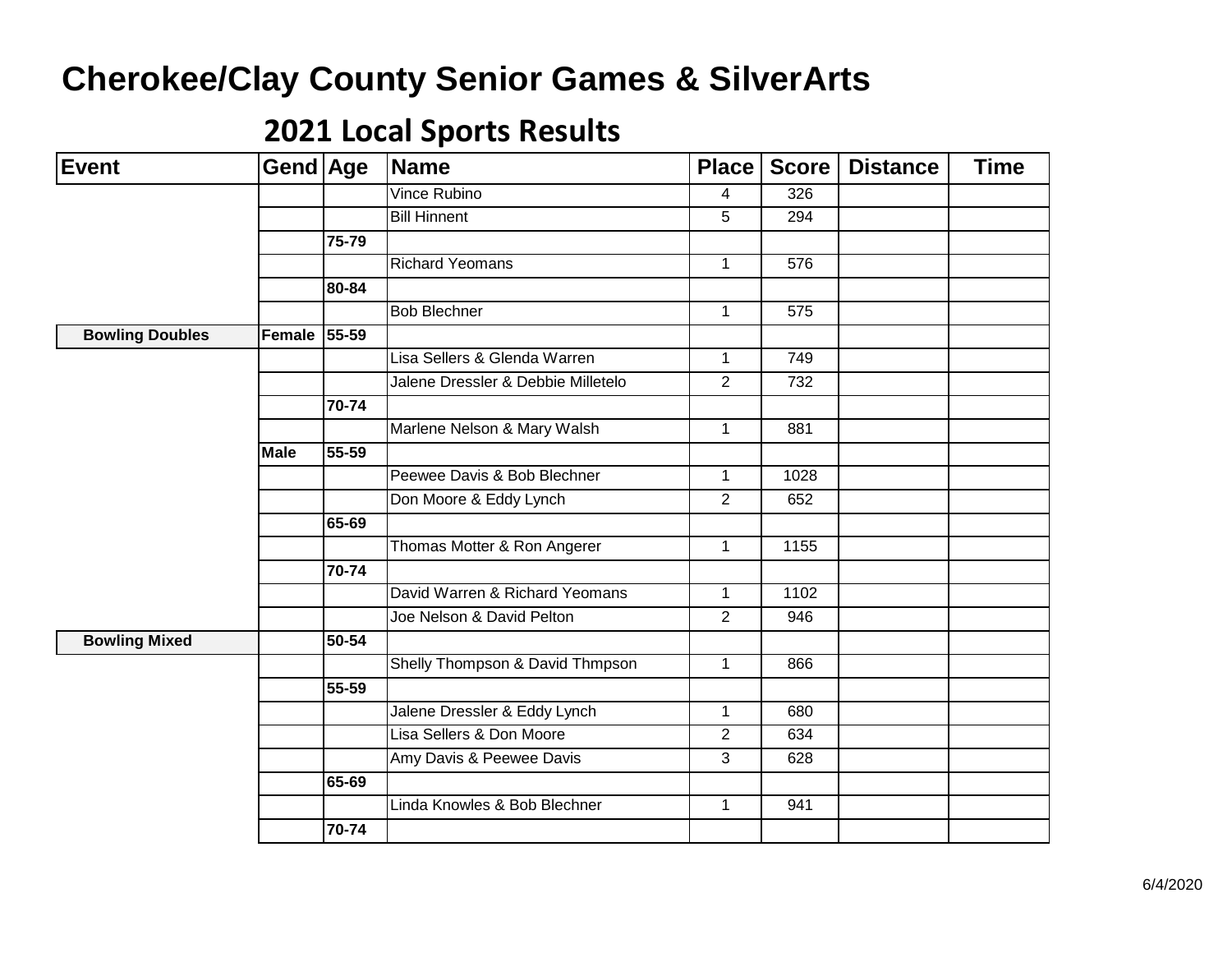| Event | Gend |
|-------|------|
|-------|------|

|  | Gend Age  Name               |     | Place   Score   Distance | Гіmе |
|--|------------------------------|-----|--------------------------|------|
|  | Marlene Nelson & Joe Nelson  | 900 |                          |      |
|  | Mary Walsh & David Pelton    | 900 |                          |      |
|  | Glenda Warren & David Warren | 855 |                          |      |
|  | Pauline Fry & Barry Fry      | 842 |                          |      |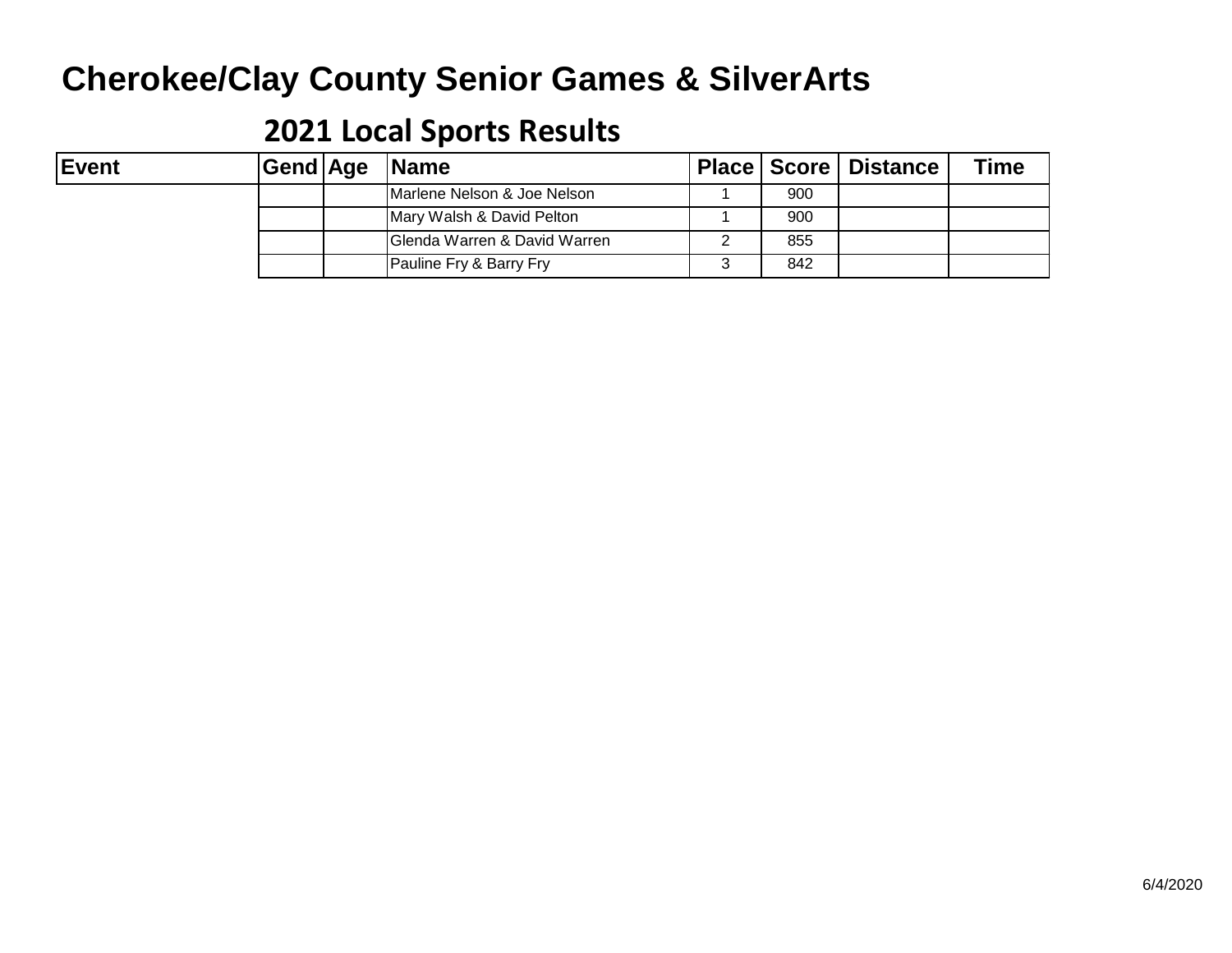| Event        |      | Gend Age Name     |   | Place   Score   Distance | <b>Time</b> |
|--------------|------|-------------------|---|--------------------------|-------------|
| <b>Chess</b> |      |                   |   |                          |             |
| <b>Chess</b> | Open |                   |   |                          |             |
|              |      | Eddie Walker Jr.  |   |                          |             |
|              |      | David Vowell      | ົ |                          |             |
|              |      | Joe Proper        | 3 |                          |             |
|              |      | Glenn harahan     | 4 |                          |             |
|              |      | Michael Kelischek | 5 |                          |             |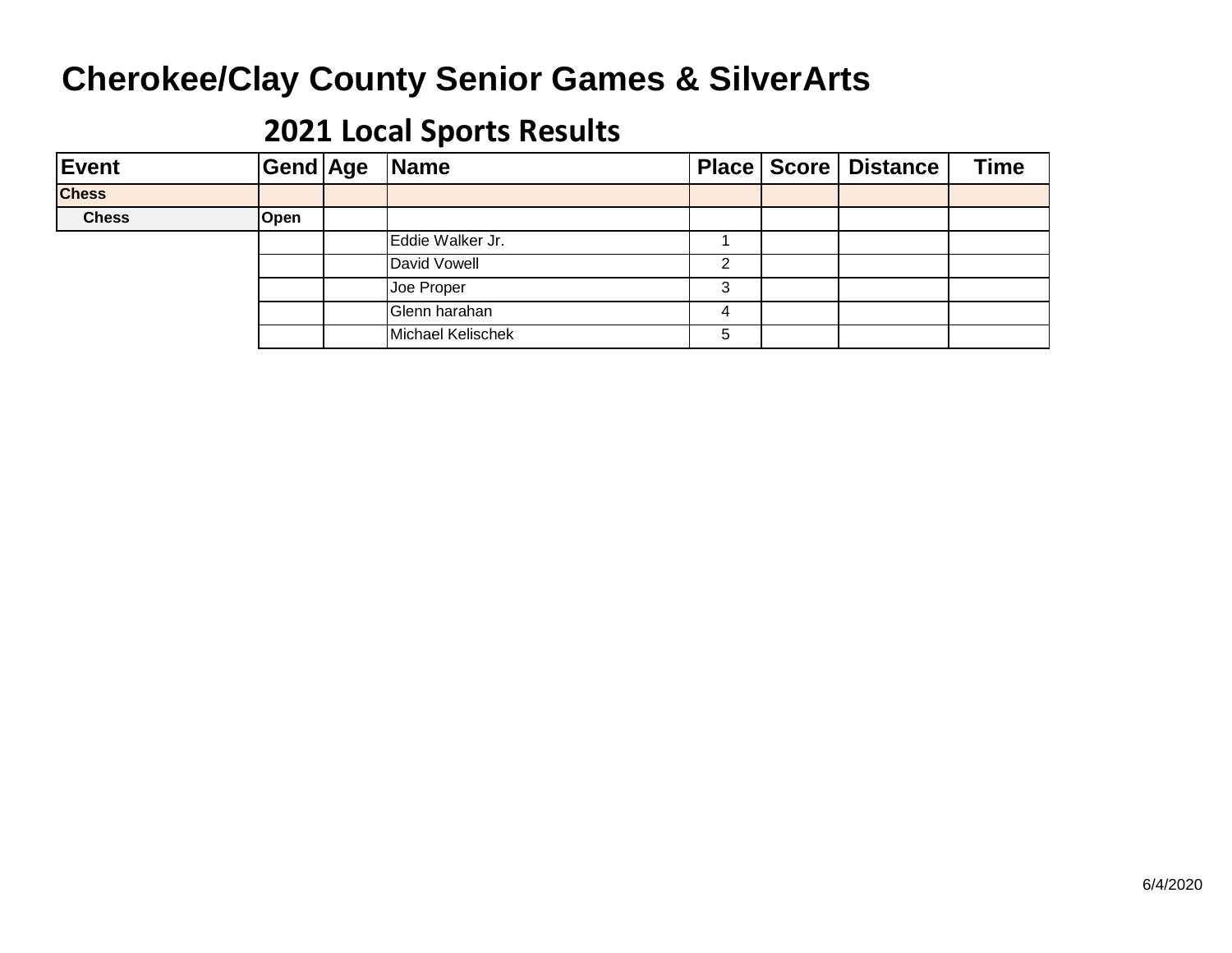| Event           | <b>Gend Age</b> |                    | Name                   |                | Place   Score   Distance | <b>Time</b> |
|-----------------|-----------------|--------------------|------------------------|----------------|--------------------------|-------------|
| <b>Cornhole</b> |                 |                    |                        |                |                          |             |
| <b>Cornhole</b> | Female          |                    |                        |                |                          |             |
|                 |                 | $70 - 74$          |                        |                |                          |             |
|                 |                 |                    | Mary Walsh             | $\mathbf{1}$   |                          |             |
|                 |                 |                    | Nancy Beach            | $\overline{2}$ |                          |             |
|                 |                 |                    | Joanne Stillman        | $\overline{3}$ |                          |             |
|                 |                 |                    | Pauine Fry             | $\overline{4}$ |                          |             |
|                 |                 |                    | <b>Jackie Timlin</b>   | $\overline{5}$ |                          |             |
|                 |                 |                    | Marcia Dones           | $\overline{5}$ |                          |             |
|                 |                 |                    | Jane Birchfield        | 5              |                          |             |
|                 |                 |                    | Sara Rubino            | $\overline{5}$ |                          |             |
|                 |                 | 80-84              |                        |                |                          |             |
|                 |                 |                    | Marilyn Ogden          | $\mathbf 1$    |                          |             |
|                 |                 |                    | Janet Paul             | $\overline{2}$ |                          |             |
|                 |                 | 85-89              |                        |                |                          |             |
|                 |                 |                    | <b>Edna Daniels</b>    | $\mathbf{1}$   |                          |             |
|                 |                 | 95-99              |                        |                |                          |             |
|                 |                 |                    | <b>Ruth Griffing</b>   | $\mathbf{1}$   |                          |             |
|                 | <b>Male</b>     |                    |                        |                |                          |             |
|                 |                 | $\overline{50-54}$ |                        |                |                          |             |
|                 |                 |                    | John Holland           | $\mathbf{1}$   |                          |             |
|                 |                 | 65-69              |                        |                |                          |             |
|                 |                 |                    | <b>Michael Wilkins</b> | $\mathbf{1}$   |                          |             |
|                 |                 |                    | <b>Gary Sears</b>      | $\overline{2}$ |                          |             |
|                 |                 | 70-74              |                        |                |                          |             |
|                 |                 |                    | David Pelton           | $\mathbf{1}$   |                          |             |
|                 |                 |                    | <b>Weldon Beach</b>    | $\overline{2}$ |                          |             |
|                 |                 |                    | Vince Rubino           | $\overline{3}$ |                          |             |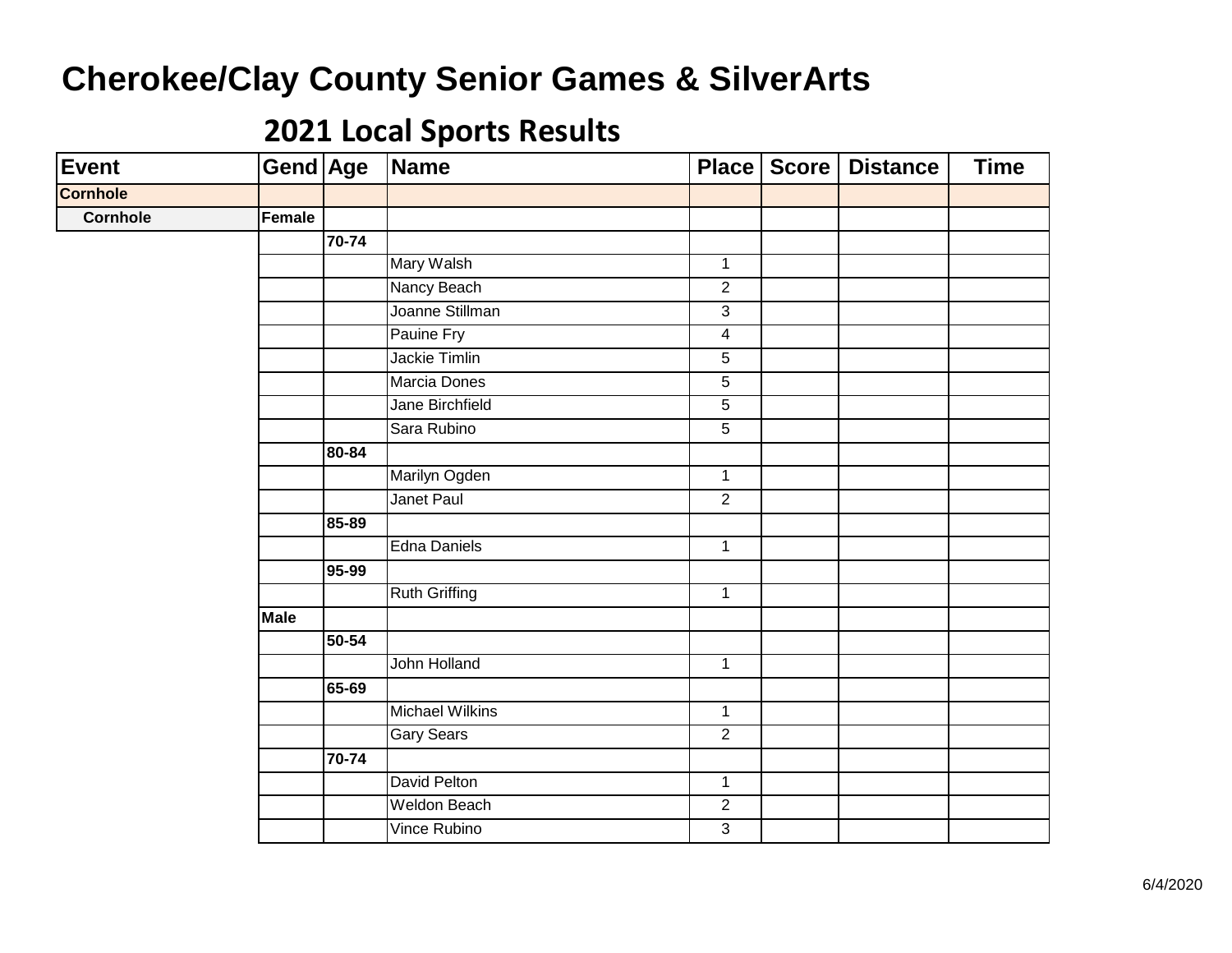| <b>Event</b> | Gend Age |       | Name                 |                | Place   Score   Distance | <b>Time</b> |
|--------------|----------|-------|----------------------|----------------|--------------------------|-------------|
|              |          |       | <b>Bob Timlin</b>    | 4              |                          |             |
|              |          |       | Mike Crubaugh        | 5              |                          |             |
|              |          | 75-79 |                      |                |                          |             |
|              |          |       | <b>Rick Alringer</b> |                |                          |             |
|              |          |       | John Stilman         | $\overline{2}$ |                          |             |
|              |          |       | <b>Barry Fry</b>     | 3              |                          |             |
|              |          |       | Frank Bachteler      | 4              |                          |             |
|              |          | 85-89 |                      |                |                          |             |
|              |          |       | <b>Chad Chadwick</b> |                |                          |             |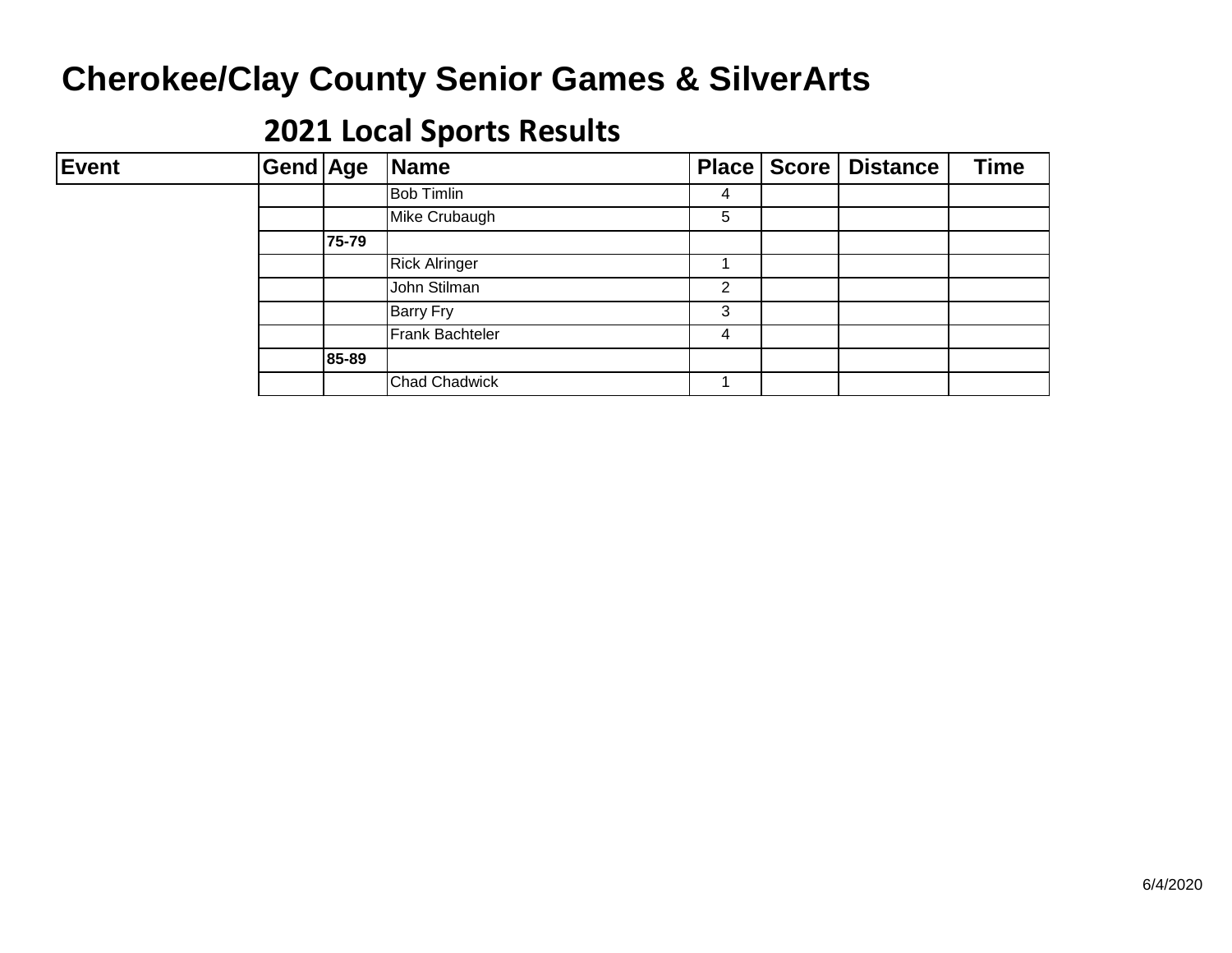| <b>Event</b>        | Gend Age    |           | Name                   |                | Place   Score | <b>Distance</b> | <b>Time</b> |
|---------------------|-------------|-----------|------------------------|----------------|---------------|-----------------|-------------|
| <b>Discus Throw</b> |             |           |                        |                |               |                 |             |
| <b>Discus Throw</b> | Female      |           |                        |                |               |                 |             |
|                     |             | 55-59     |                        |                |               |                 |             |
|                     |             |           | Lisa Sellers           | $\mathbf{1}$   |               | 48' 2"          |             |
|                     |             | 60-64     |                        |                |               |                 |             |
|                     |             |           | Anne Rose              | $\mathbf{1}$   |               |                 |             |
|                     |             | 70-74     |                        |                |               |                 |             |
|                     |             |           | Marcia Dones           | $\mathbf{1}$   |               | 32'1''          |             |
|                     |             |           | Nancy frahmann         | $\overline{2}$ |               | 28' 5.5"        |             |
|                     |             | 80-84     |                        |                |               |                 |             |
|                     |             |           | Marilyn Ogden          | $\overline{1}$ |               | 25'3''          |             |
|                     | <b>Male</b> |           |                        |                |               |                 |             |
|                     |             | 50-54     |                        |                |               |                 |             |
|                     |             |           | Scptt Stophel          |                |               | 59' 10"         |             |
|                     |             | 60-64     |                        |                |               |                 |             |
|                     |             |           | Joseph Proper          | $\mathbf{1}$   |               | 106'5''         |             |
|                     |             |           | Alan Gutierrez         | $\overline{2}$ |               | 65' 7"          |             |
|                     |             |           | <b>Steve Gutierrez</b> | $\overline{3}$ |               | $57'$ $2''$     |             |
|                     |             |           | <b>Richard Harris</b>  | $\overline{4}$ |               | 54'             |             |
|                     |             | 65-69     |                        |                |               |                 |             |
|                     |             |           | Ron Angerer            | $\mathbf{1}$   |               | 59' 4"          |             |
|                     |             | $70 - 74$ |                        |                |               |                 |             |
|                     |             |           | <b>Terence Faries</b>  | $\mathbf{1}$   |               | 69' 2"          |             |
|                     |             |           | Jack frahmann          | $\overline{2}$ |               | 60' 6"          |             |
|                     |             |           | Ed Ashe                | $\overline{3}$ |               | 55' 8"          |             |
|                     |             |           | <b>Bill Hinnent</b>    | 4              |               | 45' 11"         |             |
|                     |             |           | <b>Daniel Dones</b>    | $\overline{5}$ |               | 45' 6"          |             |
|                     |             | 75-79     |                        |                |               |                 |             |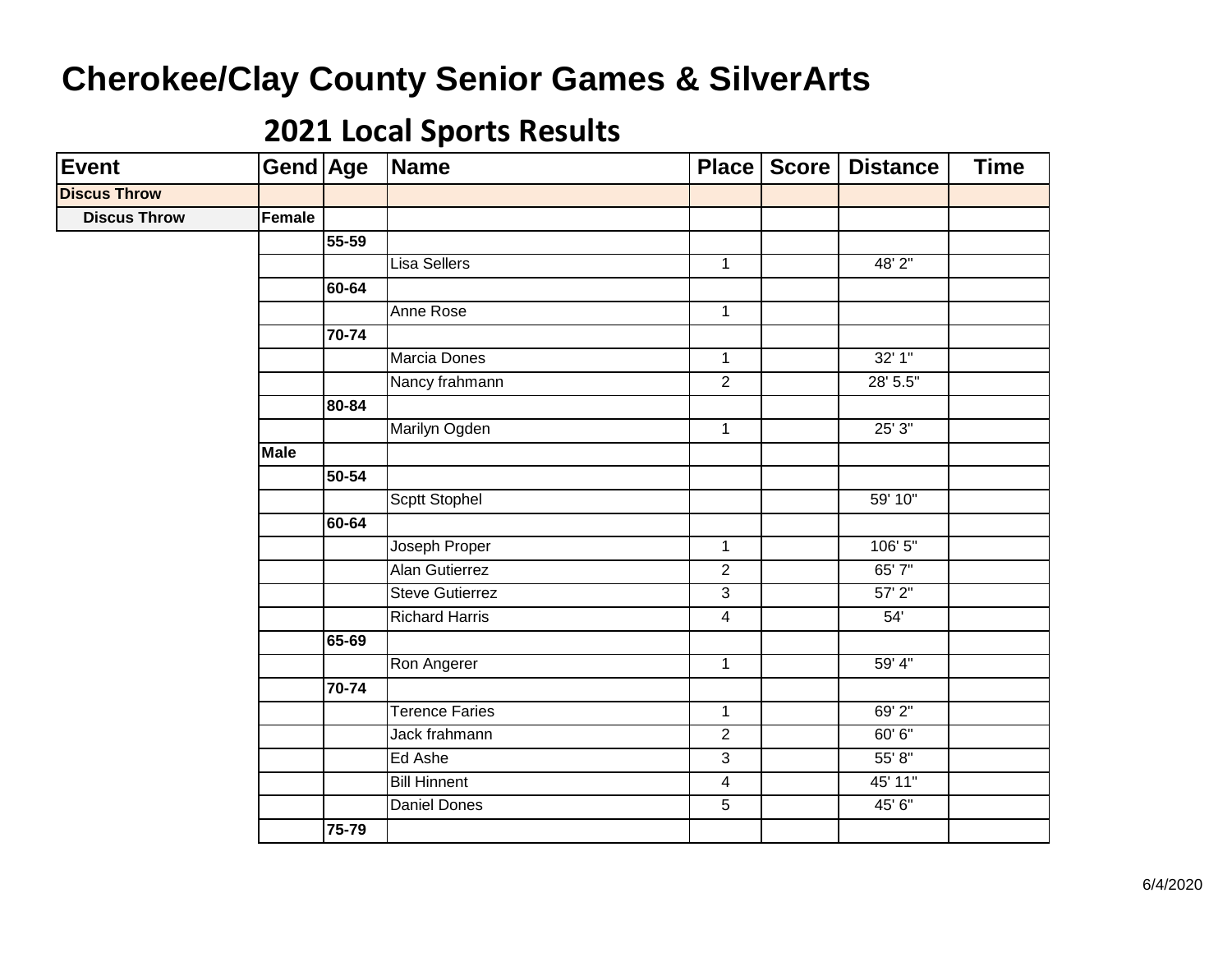| <b>Event</b> | Gend Age |       | <b>Name</b>          |   | <b>Place   Score   Distance</b> | <b>Time</b> |
|--------------|----------|-------|----------------------|---|---------------------------------|-------------|
|              |          |       | Jim Bent             |   | $57'$ 2"                        |             |
|              |          |       | <b>Rick Alringer</b> | ົ | 42' 4"                          |             |
|              |          | 80-84 |                      |   |                                 |             |
|              |          |       | <b>Bob Blechner</b>  |   | 61'3''                          |             |
|              |          | 85-89 |                      |   |                                 |             |
|              |          |       | <b>Phil Stone</b>    |   | 55' 1"                          |             |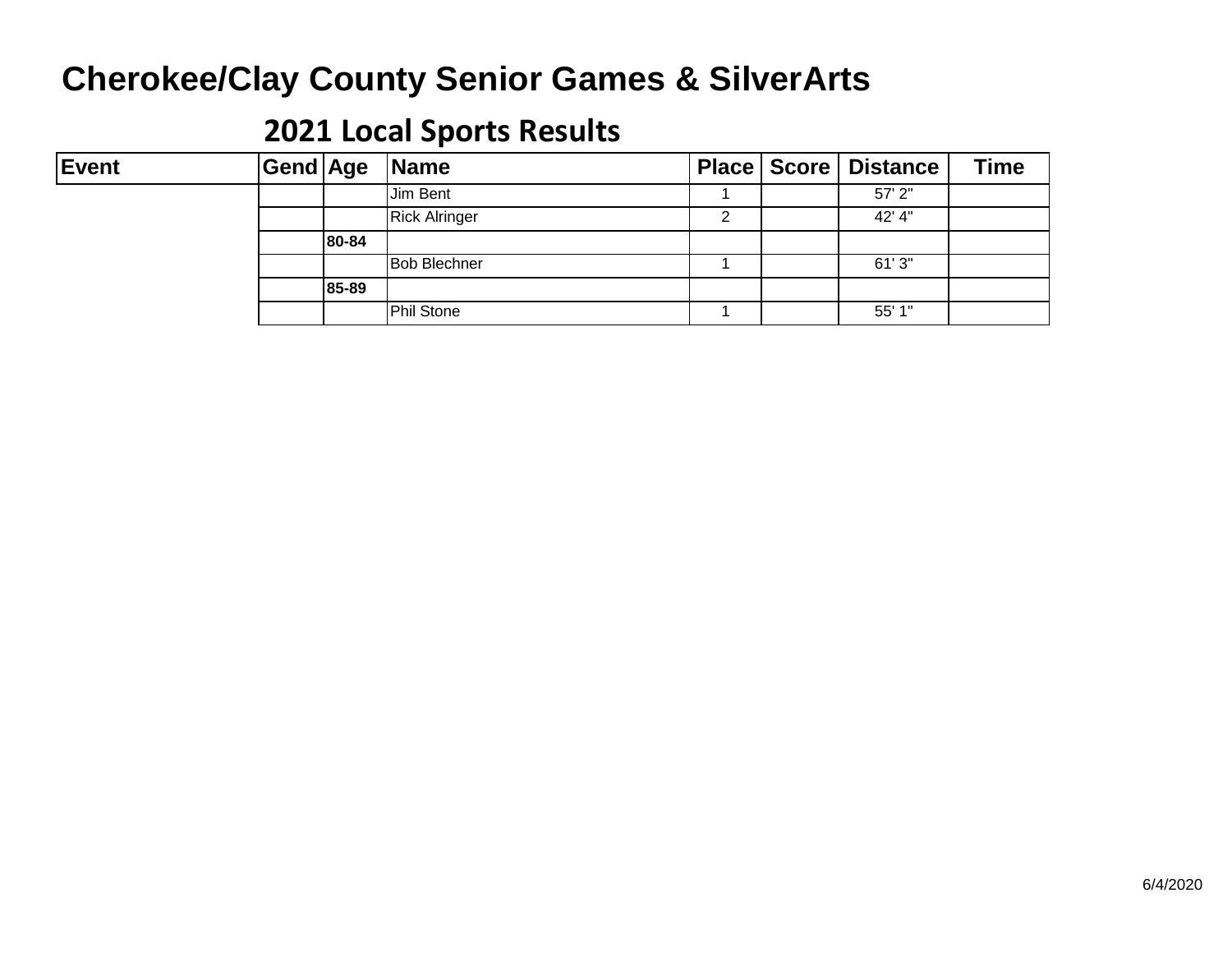| <b>Event</b>          | Gend Age    |       | Name                   | <b>Place</b>   | Score               | <b>Distance</b> | <b>Time</b> |
|-----------------------|-------------|-------|------------------------|----------------|---------------------|-----------------|-------------|
| <b>Football Throw</b> |             |       |                        |                |                     |                 |             |
| <b>Football Throw</b> | Female      |       |                        |                |                     |                 |             |
|                       |             | 60-64 |                        |                |                     |                 |             |
|                       |             |       | Mary Jane Gutierrez    | $\mathbf{1}$   | 30                  |                 |             |
|                       |             | 55-59 |                        |                |                     |                 |             |
|                       |             |       | Jalene Dressler        | $\overline{1}$ | 40                  |                 |             |
|                       |             |       | Carolyn Gutierrez      | $\overline{2}$ | 30                  |                 |             |
|                       |             |       | Lisa Sellers           | $\overline{3}$ | 10                  |                 |             |
|                       |             | 70-74 |                        |                |                     |                 |             |
|                       |             |       | Mary Winch             | $\mathbf{1}$   | 50                  |                 |             |
|                       |             |       | Nancy Beach            | $\mathbf{1}$   | 50                  |                 |             |
|                       |             |       | Marcia Dones           | $\overline{2}$ | 40                  |                 |             |
|                       |             |       | Nancy Frahmann         | $\overline{3}$ | 30                  |                 |             |
|                       |             | 80-84 |                        |                |                     |                 |             |
|                       |             |       | Marilyn Ogden          | $\overline{1}$ | 10                  |                 |             |
|                       |             |       | Janet Paul             |                |                     |                 |             |
|                       | <b>Male</b> |       |                        |                |                     |                 |             |
|                       |             | 60-64 |                        |                |                     |                 |             |
|                       |             |       | Alan Gutiererez        | $\mathbf{1}$   | 80                  |                 |             |
|                       |             |       | Joseph Proper          | $\overline{2}$ | 60                  |                 |             |
|                       |             |       | <b>Richard Harris</b>  | $\overline{3}$ | 40                  |                 |             |
|                       |             |       | <b>Steve Gutierrez</b> | $\overline{4}$ | 30                  |                 |             |
|                       |             |       | Craig Taylor           | $\overline{5}$ | 10                  |                 |             |
|                       |             |       | <b>Scott Collings</b>  | $\overline{6}$ | $\mathsf{O}\xspace$ |                 |             |
|                       |             |       | <b>Timothy Sells</b>   |                |                     |                 |             |
|                       |             | 65-69 |                        |                |                     |                 |             |
|                       |             |       | Ronald Angerer         | $\overline{1}$ | 60                  |                 |             |
|                       |             |       | <b>David Miller</b>    | $\overline{2}$ | 40                  |                 |             |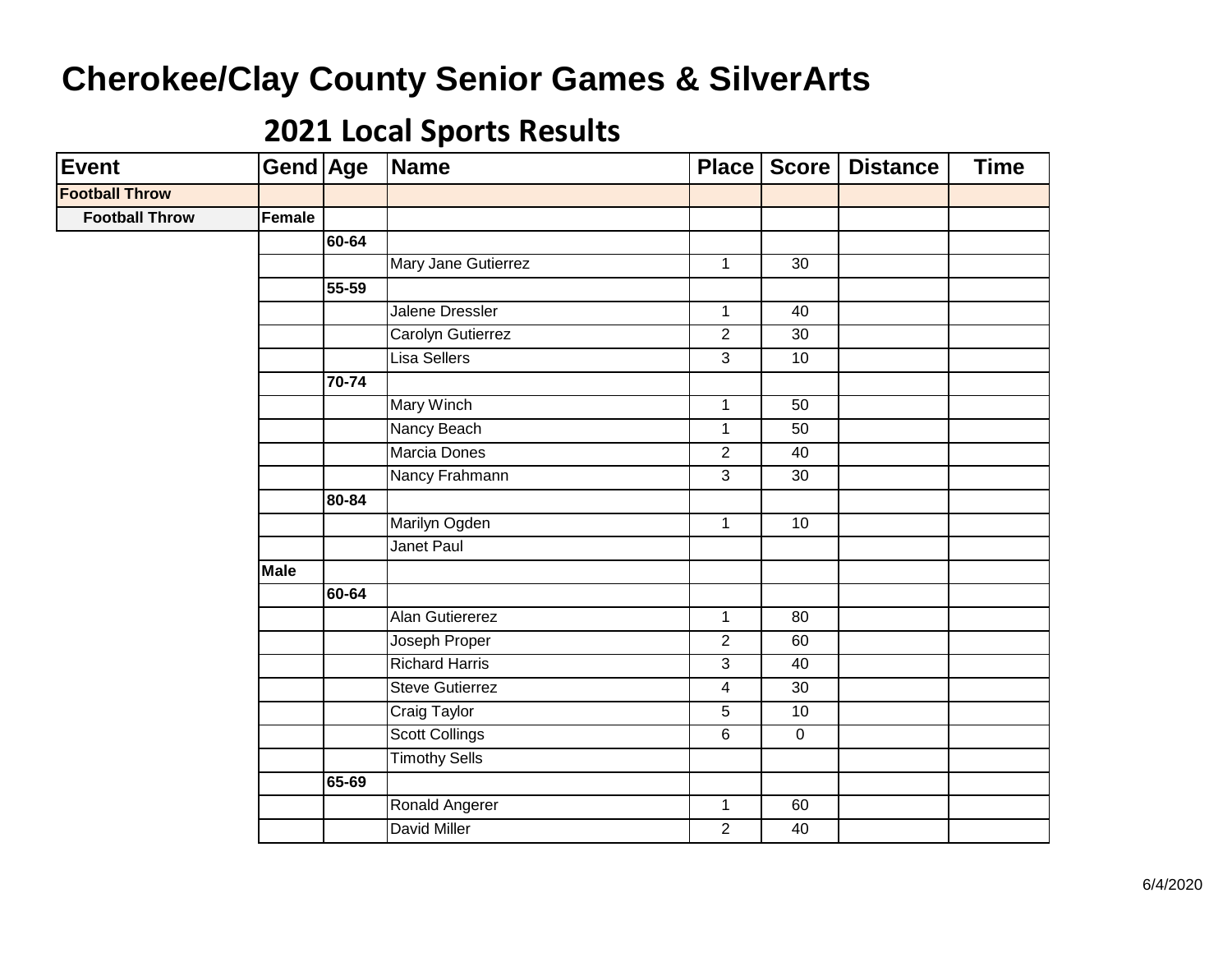| <b>Event</b> | Gend Age |       | Name                 | <b>Place</b>   | <b>Score</b> | <b>Distance</b> | <b>Time</b> |
|--------------|----------|-------|----------------------|----------------|--------------|-----------------|-------------|
|              |          |       | Michael Kelischek    | 3              | 30           |                 |             |
|              |          |       | Ron Cowart           |                |              |                 |             |
|              |          | 70-74 |                      |                |              |                 |             |
|              |          |       | Mike Lalone          | 1              | 70           |                 |             |
|              |          |       | Weldon Beach         | 1              | 70           |                 |             |
|              |          |       | Jack Frahmann        | 2              | 60           |                 |             |
|              |          |       | <b>Bill Hinnent</b>  | $\overline{2}$ | 60           |                 |             |
|              |          |       | Terence Faries       | 3              | 50           |                 |             |
|              |          |       | <b>Marvin Taylor</b> | 4              | 40           |                 |             |
|              |          |       | Daniel Dones         | 5              | 30           |                 |             |
|              |          |       | Ed Ashe              | 5              | 30           |                 |             |
|              |          | 75-79 |                      |                |              |                 |             |
|              |          |       | <b>Rick Alringer</b> | $\mathbf{1}$   | 110          |                 |             |
|              |          |       | Joe Winchell         | $\overline{2}$ | 60           |                 |             |
|              |          | 80-84 |                      |                |              |                 |             |
|              |          |       | <b>Bob Blechner</b>  | 1              | 20           |                 |             |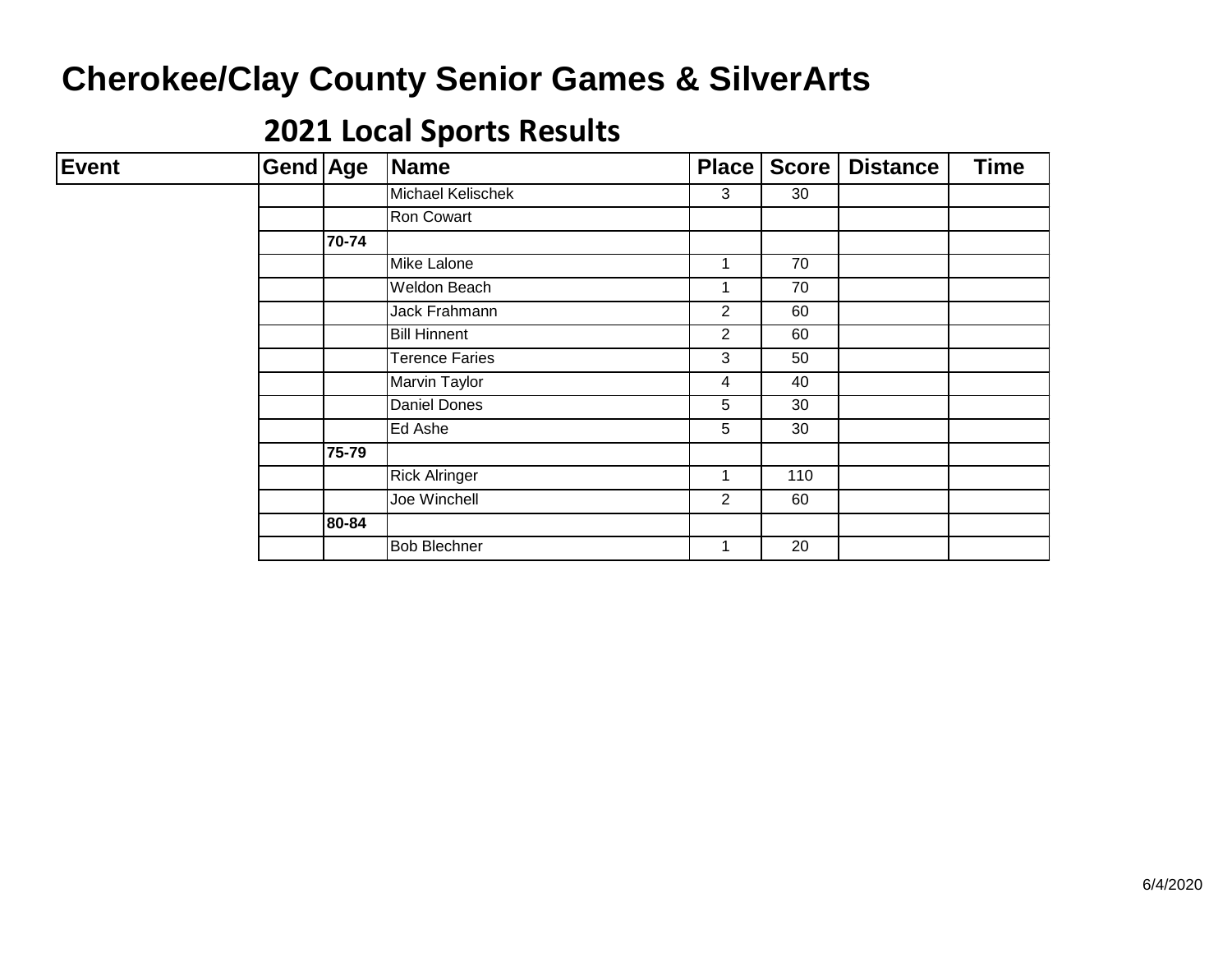| Event             | <b>Gend Age</b> |           | Name                   | Place          | <b>Score</b>    | <b>Distance</b> | <b>Time</b> |
|-------------------|-----------------|-----------|------------------------|----------------|-----------------|-----------------|-------------|
| Golf              |                 |           |                        |                |                 |                 |             |
| Golf              | Female          |           |                        |                |                 |                 |             |
|                   |                 | 70-74     |                        |                |                 |                 |             |
|                   |                 |           | Joanne Stillman        | $\mathbf{1}$   | 102             |                 |             |
|                   | <b>Male</b>     |           |                        |                |                 |                 |             |
|                   |                 | 60-64     |                        |                |                 |                 |             |
|                   |                 |           | Joseph Proper          | $\mathbf{1}$   | 84              |                 |             |
|                   |                 |           | <b>Dick Paetzold</b>   | $\overline{2}$ | 96              |                 |             |
|                   |                 | 65-69     |                        |                |                 |                 |             |
|                   |                 |           | <b>Michael Wilkins</b> | $\mathbf{1}$   | 83              |                 |             |
|                   |                 | $70 - 74$ |                        |                |                 |                 |             |
|                   |                 |           | <b>Bill Hinnent</b>    | 1              | 87              |                 |             |
|                   |                 |           | <b>Bob Yankanich</b>   | $\sqrt{2}$     | 128             |                 |             |
|                   |                 | 75-79     |                        |                |                 |                 |             |
|                   |                 |           | John Stillman          | $\mathbf{1}$   | $\overline{74}$ |                 |             |
|                   |                 | 85-89     |                        |                |                 |                 |             |
|                   |                 |           | <b>Phil Stone</b>      | 1              | 80              |                 |             |
| <b>Horseshoes</b> |                 |           |                        |                |                 |                 |             |
| <b>Horseshoes</b> | <b>Male</b>     |           |                        |                |                 |                 |             |
|                   |                 | 65-69     |                        |                |                 |                 |             |
|                   |                 |           | David Miller           | $\mathbf{1}$   |                 |                 |             |
|                   |                 |           | Michael Wilkins        | 2              |                 |                 |             |
|                   |                 | 70-74     |                        |                |                 |                 |             |
|                   |                 |           | <b>Bill Hinnent</b>    | $\mathbf{1}$   |                 |                 |             |
|                   |                 |           | Vince Rubino           | $\overline{2}$ |                 |                 |             |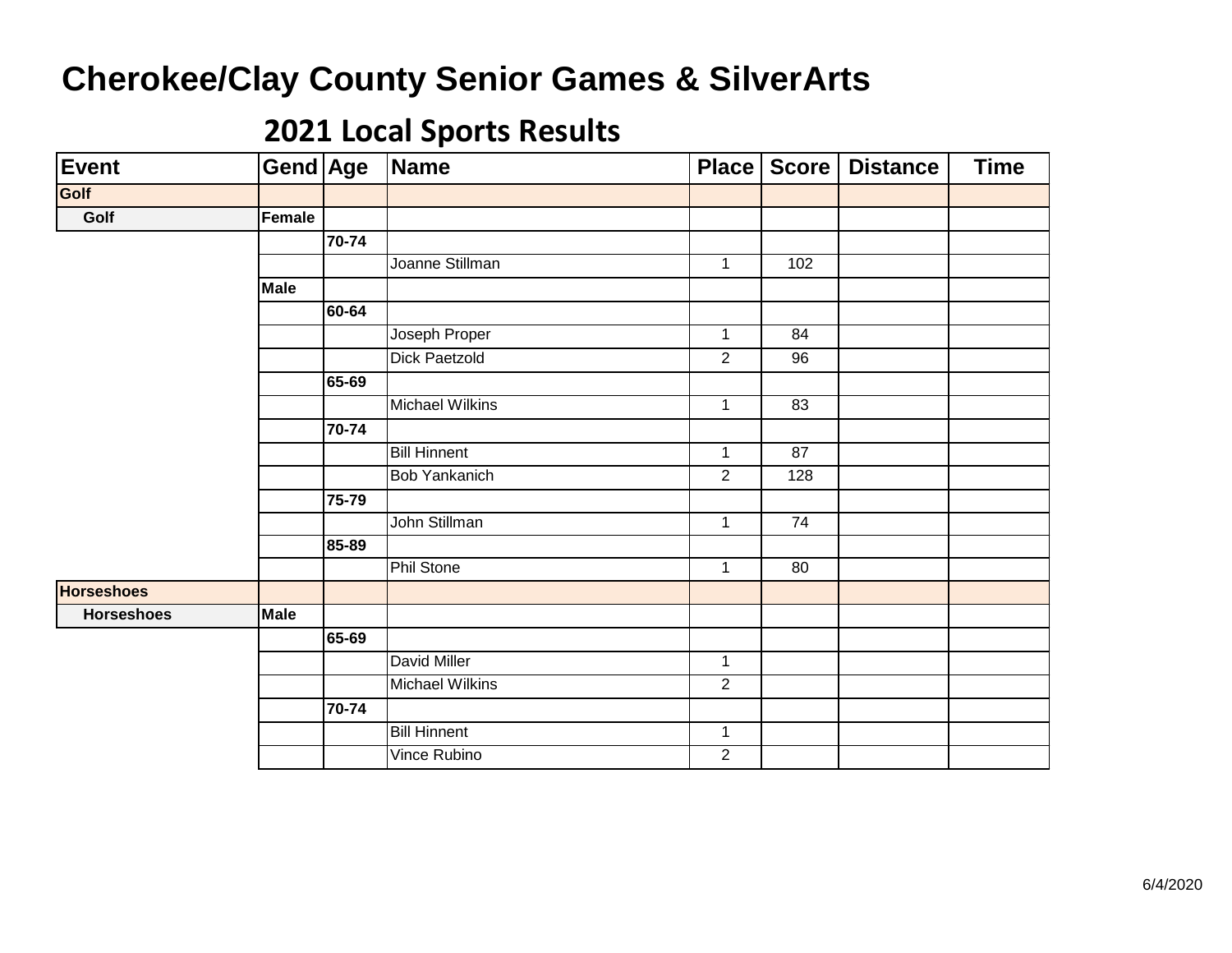| Event                     | Gend Age    |       | Name                  | Place          | <b>Score</b> | <b>Distance</b> | <b>Time</b> |
|---------------------------|-------------|-------|-----------------------|----------------|--------------|-----------------|-------------|
| <b>Long Jumps</b>         |             |       |                       |                |              |                 |             |
| <b>Running Long Jump</b>  | Female      |       |                       |                |              |                 |             |
|                           |             | 55-59 |                       |                |              |                 |             |
|                           |             |       | Lisa Sellers          | $\mathbf{1}$   |              | 5'1"            |             |
|                           |             | 60-64 |                       |                |              |                 |             |
|                           |             |       | <b>Sherry Angerer</b> | $\mathbf{1}$   |              | 5'7''           |             |
|                           | <b>Male</b> |       |                       |                |              |                 |             |
|                           |             | 65-69 |                       |                |              |                 |             |
|                           |             |       | Ron Angerer           | $\mathbf{1}$   |              | 7'6''           |             |
|                           |             | 70-74 |                       |                |              |                 |             |
|                           |             |       | <b>Terence Faries</b> | 1              |              | 10' 10.5"       |             |
|                           |             |       | David Baumann         | $\overline{2}$ |              | 8' 9.5"         |             |
| <b>Standing Long Jump</b> | Female      |       |                       |                |              |                 |             |
|                           |             | 55-59 |                       |                |              |                 |             |
|                           |             |       | <b>Lisa Sellers</b>   | $\mathbf{1}$   |              | 4'6''           |             |
|                           |             | 60-64 |                       |                |              |                 |             |
|                           |             |       | <b>Sherry Angerer</b> | $\mathbf{1}$   |              | 4'5''           |             |
|                           | <b>Male</b> |       |                       |                |              |                 |             |
|                           |             | 65-69 |                       |                |              |                 |             |
|                           |             |       | Ron Angerer           | $\mathbf 1$    |              | 5'2"            |             |
|                           |             | 70-74 |                       |                |              |                 |             |
|                           |             |       | <b>Terence Faries</b> | $\mathbf{1}$   |              | 6' 6.5''        |             |
|                           |             |       | David Baumann         | $\overline{2}$ |              | 5' 8''          |             |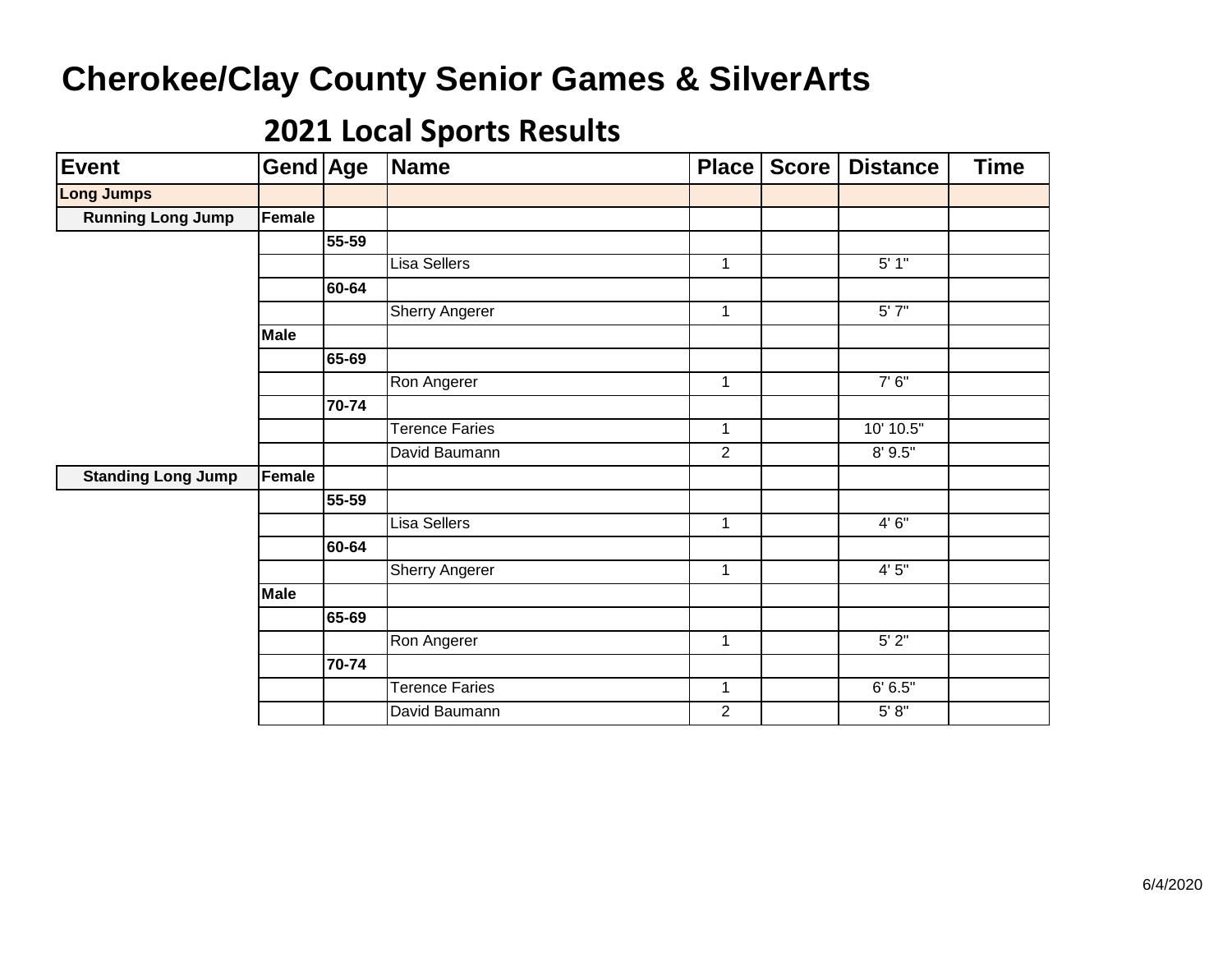| Event            | Gend Age    |       | Name                 |                         | Place   Score   | <b>Distance</b> | <b>Time</b> |
|------------------|-------------|-------|----------------------|-------------------------|-----------------|-----------------|-------------|
| <b>Mini Golf</b> |             |       |                      |                         |                 |                 |             |
| <b>Mini Golf</b> | Female      |       |                      |                         |                 |                 |             |
|                  |             | 55-59 |                      |                         |                 |                 |             |
|                  |             |       | Amy Davis            | $\mathbf{1}$            | 63              |                 |             |
|                  |             | 60-64 |                      |                         |                 |                 |             |
|                  |             |       | Lisa Proper          | $\mathbf{1}$            | 49              |                 |             |
|                  |             | 65-69 |                      |                         |                 |                 |             |
|                  |             |       | Karen Haas           | $\overline{1}$          | $\overline{74}$ |                 |             |
|                  |             | 70-74 |                      |                         |                 |                 |             |
|                  |             |       | Jane Birchfield      | $\mathbf{1}$            | 51              |                 |             |
|                  |             |       | Joanne Stillman      | $\overline{2}$          | $\overline{53}$ |                 |             |
|                  |             |       | <b>Jakie Timlin</b>  | $\overline{3}$          | 54              |                 |             |
|                  |             |       | Sara Rubino          | $\overline{\mathbf{4}}$ | 69              |                 |             |
|                  |             | 80-84 |                      |                         |                 |                 |             |
|                  |             |       | Janet Paul           | $\mathbf 1$             | 68              |                 |             |
|                  |             | 85-89 |                      |                         |                 |                 |             |
|                  |             |       | <b>Edna Daniels</b>  | $\mathbf{1}$            | 63              |                 |             |
|                  |             | 95-99 |                      |                         |                 |                 |             |
|                  |             |       | <b>Ruth Griffing</b> | $\mathbf 1$             | 52              |                 |             |
|                  | <b>Male</b> |       |                      |                         |                 |                 |             |
|                  |             | 55-59 |                      |                         |                 |                 |             |
|                  |             |       | Peewee Davis         | $\mathbf 1$             | 47              |                 |             |
|                  |             | 60-64 |                      |                         |                 |                 |             |
|                  |             |       | Joseph Proper        | $\mathbf{1}$            | 48              |                 |             |
|                  |             | 65-69 |                      |                         |                 |                 |             |
|                  |             |       | <b>Steve Haas</b>    | $\mathbf 1$             | 54              |                 |             |
|                  |             | 70-74 |                      |                         |                 |                 |             |
|                  |             |       | <b>Bob Timlin</b>    | $\mathbf 1$             | 50              |                 |             |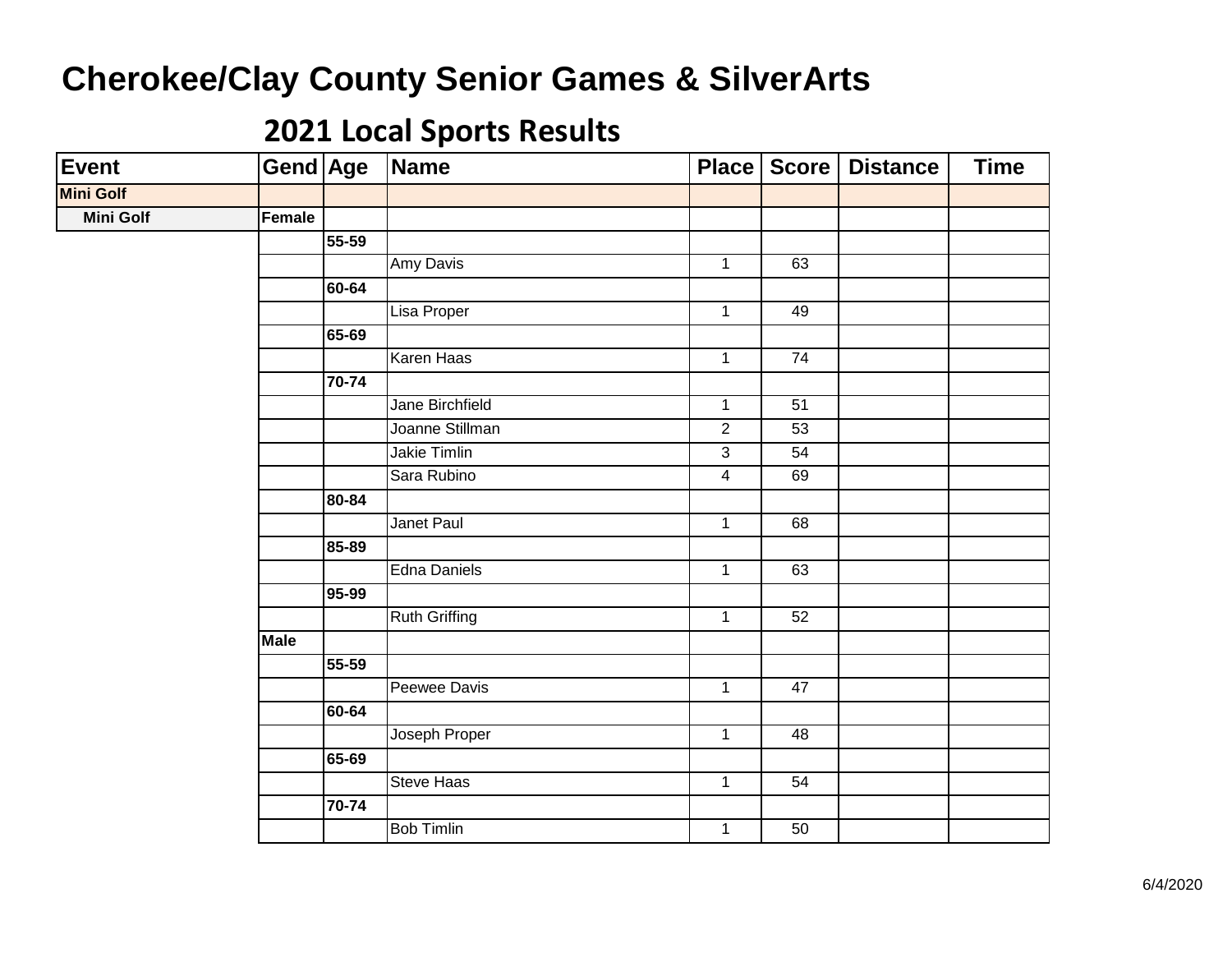| Event | Gend Age |       | Name                   |   |    | Place   Score   Distance | <b>Time</b> |
|-------|----------|-------|------------------------|---|----|--------------------------|-------------|
|       |          |       | <b>Terence Faries</b>  | ົ | 52 |                          |             |
|       |          |       | Vince Rubino           | 3 | 66 |                          |             |
|       |          | 75-79 |                        |   |    |                          |             |
|       |          |       | John Stillman          |   | 44 |                          |             |
|       |          |       | <b>Rick Alringer</b>   | ົ | 51 |                          |             |
|       |          |       | <b>Frank Bachteler</b> | 3 | 60 |                          |             |
|       |          | 85-89 |                        |   |    |                          |             |
|       |          |       | <b>Chad Chadwick</b>   |   | 46 |                          |             |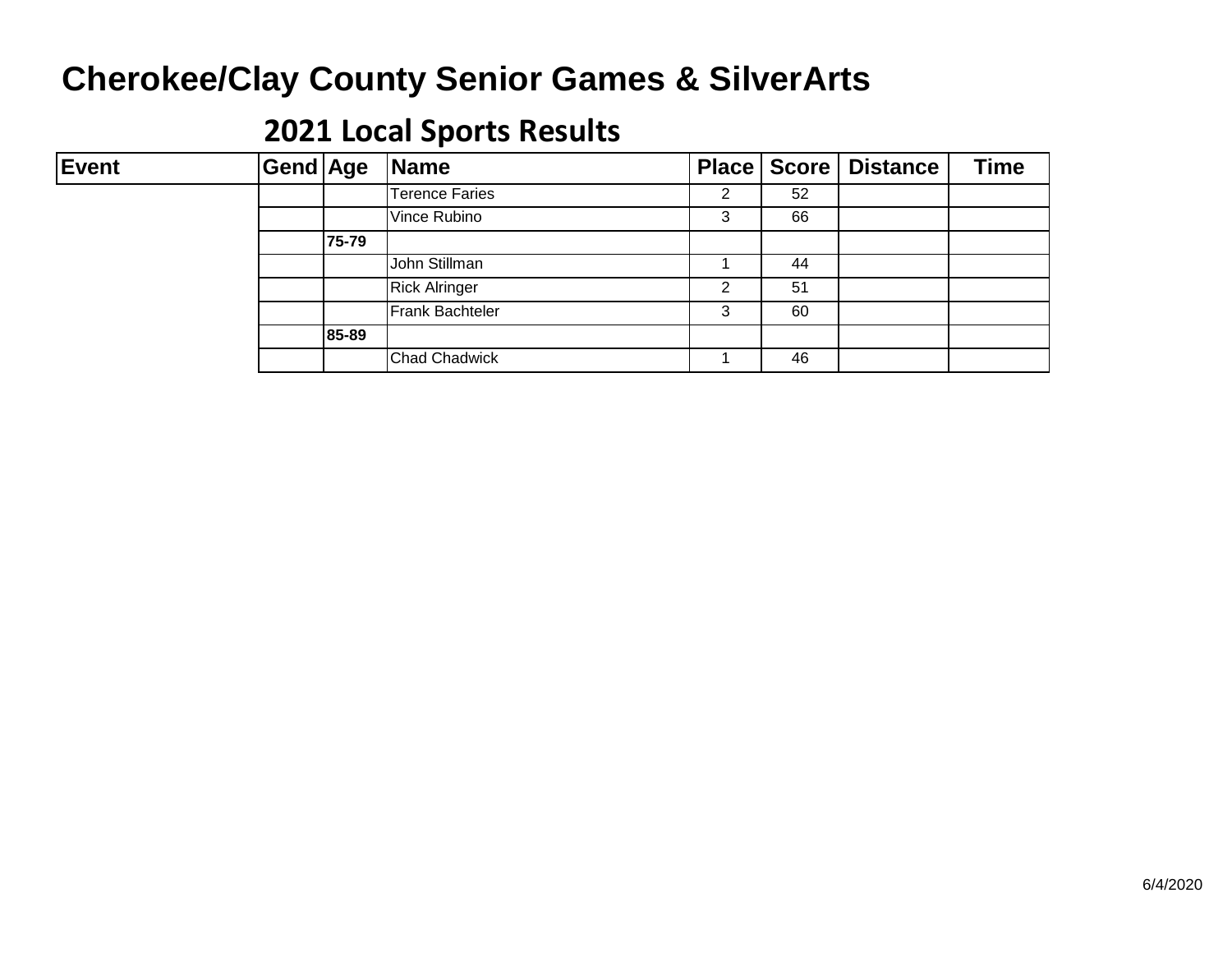| <b>Event</b>              | Gend Age    |                | Name                   | Place                   | Score | <b>Distance</b> | <b>Time</b> |
|---------------------------|-------------|----------------|------------------------|-------------------------|-------|-----------------|-------------|
| <b>Pickleball</b>         |             |                |                        |                         |       |                 |             |
| <b>Pickleball Singles</b> | Female      |                |                        |                         |       |                 |             |
|                           |             | 60-64          |                        |                         |       |                 |             |
|                           |             |                | Diana Walker           | $\mathbf{1}$            |       |                 |             |
|                           |             |                | Deborah Militello      | $\overline{2}$          |       |                 |             |
|                           |             | 65-69          |                        |                         |       |                 |             |
|                           |             |                | Linda Knowles          | $\overline{1}$          |       |                 |             |
|                           |             |                | <b>Holly Carlisle</b>  | $\overline{2}$          |       |                 |             |
|                           |             |                | Patricia Singer        | $\overline{3}$          |       |                 |             |
|                           |             | 80-84          |                        |                         |       |                 |             |
|                           |             |                | Marilyn Ogden          | $\mathbf{1}$            |       |                 |             |
|                           | <b>Male</b> |                |                        |                         |       |                 |             |
|                           |             | 60-64          |                        |                         |       |                 |             |
|                           |             |                | James Reaux            | $\mathbf{1}$            |       |                 |             |
|                           |             | 65-69          |                        |                         |       |                 |             |
|                           |             |                | Ron Angerer            | $\overline{1}$          |       |                 |             |
|                           |             |                | Michael Kelischek      | $\overline{2}$          |       |                 |             |
|                           |             |                | <b>Michael Wilkins</b> | $\overline{3}$          |       |                 |             |
|                           |             | $\sqrt{70-74}$ |                        |                         |       |                 |             |
|                           |             |                | David Baumann          | $\overline{1}$          |       |                 |             |
|                           |             |                | <b>Terence Faries</b>  | $\overline{2}$          |       |                 |             |
|                           |             |                | <b>Bill Hinnent</b>    | $\overline{3}$          |       |                 |             |
|                           |             |                | Vince Rubino           | $\overline{4}$          |       |                 |             |
|                           |             | 75-79          |                        |                         |       |                 |             |
|                           |             |                | Harry Hearne           | $\mathbf{1}$            |       |                 |             |
|                           |             |                | <b>Jim Ackerly</b>     | $\overline{2}$          |       |                 |             |
|                           |             |                | <b>Detmar Straub</b>   | $\overline{3}$          |       |                 |             |
|                           |             |                | Jim Bent               | $\overline{\mathbf{4}}$ |       |                 |             |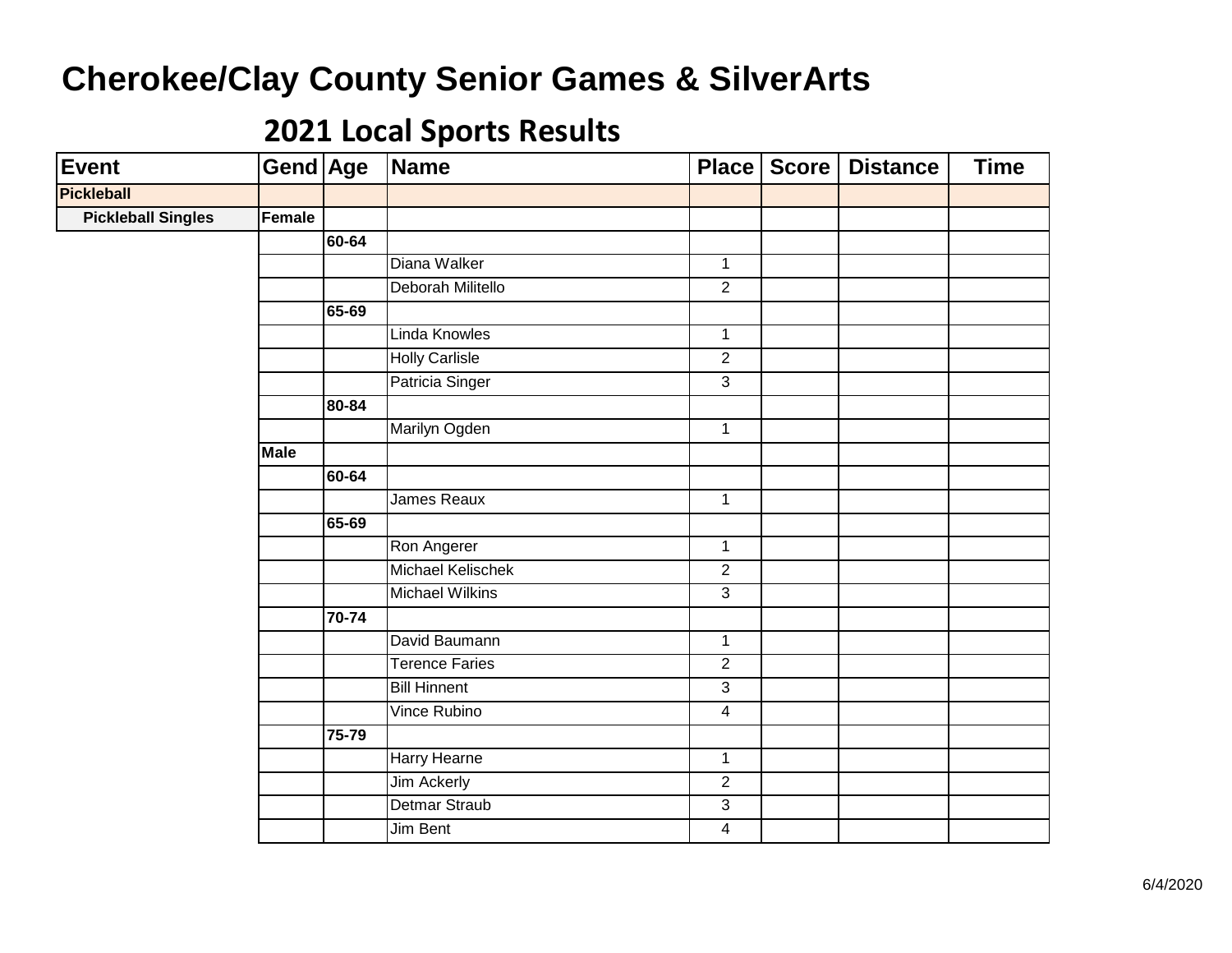| Event                     | Gend Age    |           | Name                               | <b>Place</b>   | <b>Score</b> | <b>Distance</b> | <b>Time</b> |
|---------------------------|-------------|-----------|------------------------------------|----------------|--------------|-----------------|-------------|
|                           |             |           | Frank Bachteler                    | 5              |              |                 |             |
|                           |             |           | Ed Rose                            | 6              |              |                 |             |
| <b>Pickleball Doubles</b> | Female      | $55 - 59$ |                                    |                |              |                 |             |
|                           |             |           | Jennifer Reaux/Connie MaCorckle    | $\mathbf{1}$   |              |                 |             |
|                           |             |           | Jalene Dressler/Nancy/Frahmann     | $\overline{2}$ |              |                 |             |
|                           |             | 60-64     |                                    |                |              |                 |             |
|                           |             |           | Holly Carlisle/Marcia Thorne       | $\mathbf{1}$   |              |                 |             |
|                           |             |           | Linda Bamfield/Diana Walker        | $\overline{2}$ |              |                 |             |
|                           |             |           | Linda Knowles/Laura Primer         | $\overline{3}$ |              |                 |             |
|                           |             | 65-69     |                                    |                |              |                 |             |
|                           |             |           | Patricia Singer/Marilyn Ogden      | $\mathbf{1}$   |              |                 |             |
|                           |             | 70-74     |                                    |                |              |                 |             |
|                           |             |           | Susan Fredriksen/Marcia Dones      | $\mathbf{1}$   |              |                 |             |
|                           | <b>Male</b> | 60-64     |                                    |                |              |                 |             |
|                           |             |           | James Reaux/Lyndell Holt           | $\mathbf{1}$   |              |                 |             |
|                           |             |           | Scott Johnson/Gary Sears           | $\overline{2}$ |              |                 |             |
|                           |             |           | Scott Collings/Jim Bent            | $\overline{3}$ |              |                 |             |
|                           |             | 65-69     |                                    |                |              |                 |             |
|                           |             |           | Ronald Angerer/Dave Baumann        | $\mathbf{1}$   |              |                 |             |
|                           |             |           | <b>Erly Garner/Daniel Dones</b>    | 2              |              |                 |             |
|                           |             |           | Michael Wilkins/Scott Ware         | $\overline{3}$ |              |                 |             |
|                           |             |           | Terence Faries/Cobby Barfield      | $\overline{4}$ |              |                 |             |
|                           |             | 70-74     |                                    |                |              |                 |             |
|                           |             |           | <b>Bob Yankanich/Mike Gonzales</b> | $\mathbf{1}$   |              |                 |             |
|                           |             |           | <b>Bill Hinnent/Ditmar Straub</b>  | 2              |              |                 |             |
|                           |             | 75-79     |                                    |                |              |                 |             |
|                           |             |           | John Ridenour/Steve Champ          | $\mathbf{1}$   |              |                 |             |
|                           |             |           | Harry Hearne/Jim Ackerly           | $\overline{2}$ |              |                 |             |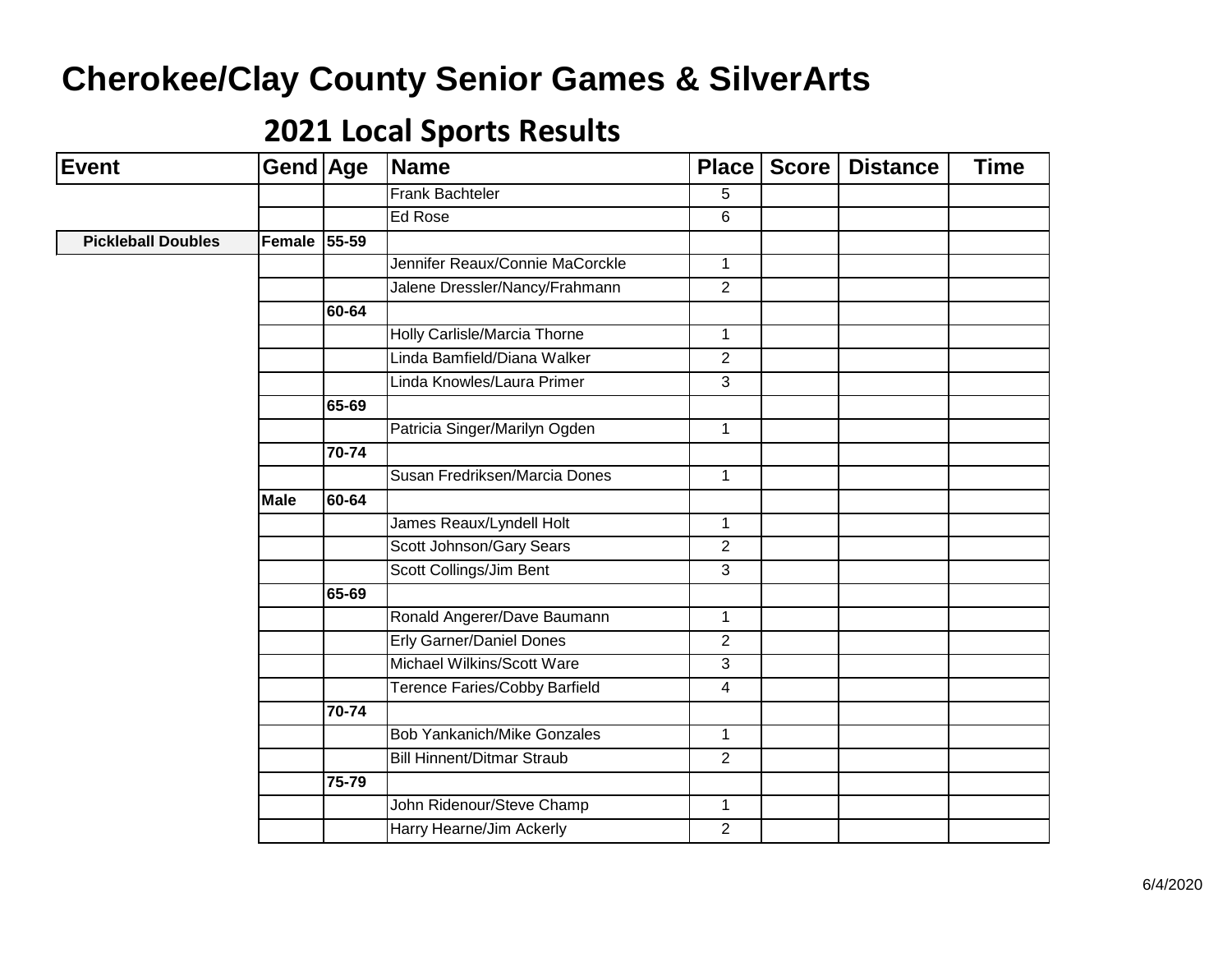| <b>Event</b>                 | Gend Age |       | Name                            | <b>Place</b>   | <b>Score</b> | <b>Distance</b> | <b>Time</b> |
|------------------------------|----------|-------|---------------------------------|----------------|--------------|-----------------|-------------|
| <b>Pickleball Mixed Dbls</b> |          | 50-54 |                                 |                |              |                 |             |
|                              |          |       | <b>Christy Goings/Jim Bent</b>  | $\mathbf{1}$   |              |                 |             |
|                              |          | 55-59 |                                 |                |              |                 |             |
|                              |          |       | Jennifer Reaux/James Reaux      | 1              |              |                 |             |
|                              |          | 60-64 |                                 |                |              |                 |             |
|                              |          |       | Marcia Thorne/Ronald Angerer    | 1              |              |                 |             |
|                              |          |       | Felicity Moss/Scott Johnson     | 2              |              |                 |             |
|                              |          |       | Diana Walker/Scott Collings     | 3              |              |                 |             |
|                              |          |       | Patty Singer/Dick Paetzold      | $\overline{4}$ |              |                 |             |
|                              |          |       | Linda Bamfield/Gary Sears       | 5              |              |                 |             |
|                              |          | 65-69 |                                 |                |              |                 |             |
|                              |          |       | Connie MaCorcle/Lyndell Holt    | $\mathbf 1$    |              |                 |             |
|                              |          |       | Linda Knowles/David Baumann     | $\overline{2}$ |              |                 |             |
|                              |          |       | Holly Carlisle/Mike Gonzoles    | 3              |              |                 |             |
|                              |          |       | Susan Fredriksen/Cobby Barfield | $\overline{4}$ |              |                 |             |
|                              |          | 70-74 |                                 |                |              |                 |             |
|                              |          |       | Billie Fay Coleman/Jim Ackerly  | $\mathbf{1}$   |              |                 |             |
|                              |          |       | Marcia Dones/Daniel Dones       | 2              |              |                 |             |
|                              |          |       | Nancy Frahmann/Jack Frahmaaann  | 3              |              |                 |             |
|                              |          |       | <b>Bert Ott/Bill Hinnent</b>    | 4              |              |                 |             |
|                              |          | 75-79 |                                 |                |              |                 |             |
|                              |          |       | Marilyn Ogden/Harry Hearne      | $\mathbf 1$    |              |                 |             |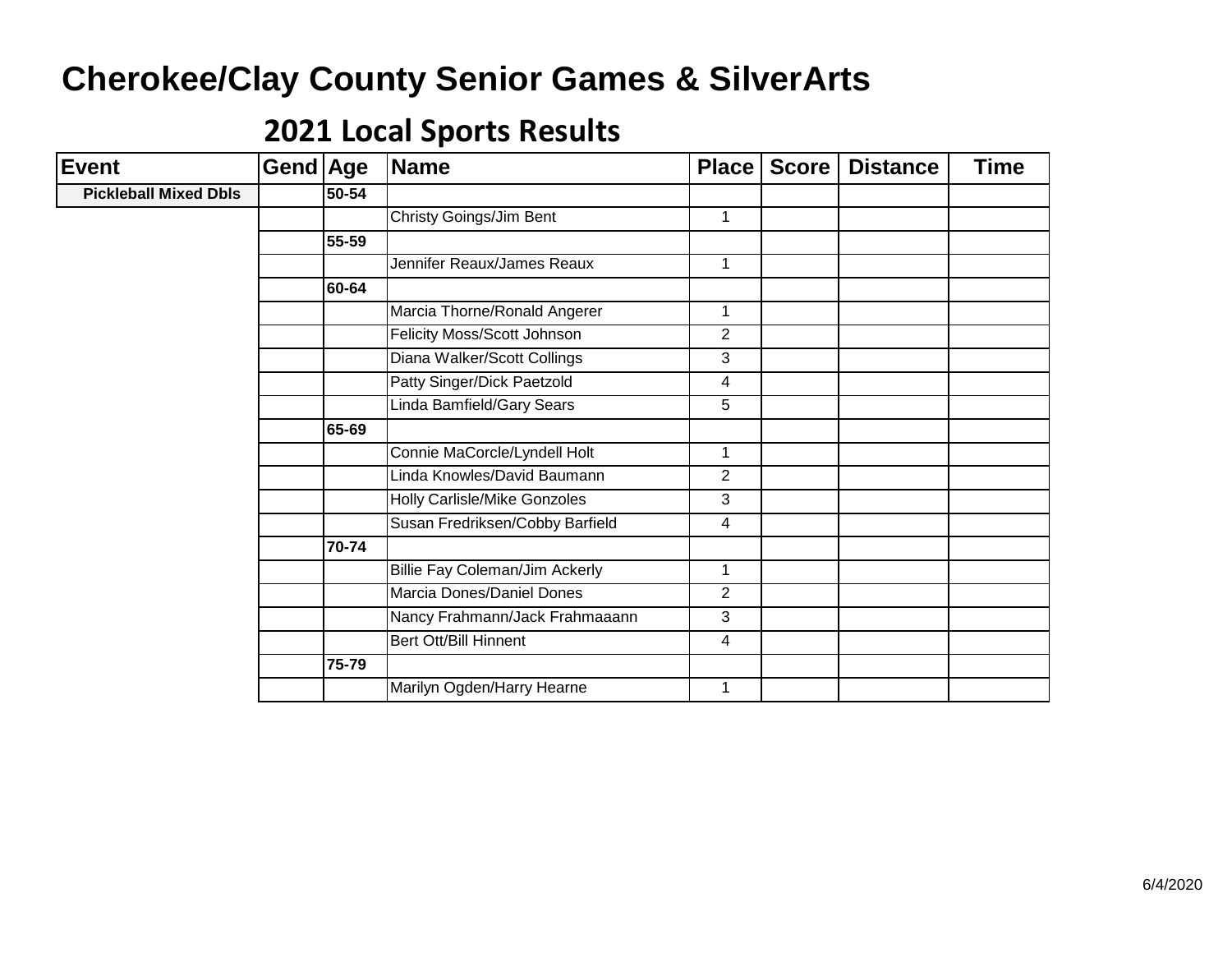| Event            | Gend Age    |       | Name            | Place          | Score | <b>Distance</b> | <b>Time</b> |
|------------------|-------------|-------|-----------------|----------------|-------|-----------------|-------------|
| <b>Road Race</b> |             |       |                 |                |       |                 |             |
| 5K Run           | Female      |       |                 |                |       |                 |             |
|                  |             | 60-64 |                 |                |       |                 |             |
|                  |             |       | Patty Tegtman   | 1              |       |                 | 29:56.22    |
|                  |             |       | Sherry Angerer  | $\overline{2}$ |       |                 | 39:31.00    |
|                  |             | 65-69 |                 |                |       |                 |             |
|                  |             |       | Rochella Adair  | 1              |       |                 | 28:09.16    |
|                  | <b>Male</b> |       |                 |                |       |                 |             |
|                  |             | 55-59 |                 |                |       |                 |             |
|                  |             |       | Tom Bzotte      | 1              |       |                 | 31:40.00    |
|                  |             | 65-69 |                 |                |       |                 |             |
|                  |             |       | Ron Angerer     | 1              |       |                 | 35:07.00    |
|                  |             | 75-79 |                 |                |       |                 |             |
|                  |             |       | Frank Bachteler | 1              |       |                 | 37:50.00    |
| 10K Run          | Female      |       |                 |                |       |                 |             |
|                  |             | 60-64 |                 |                |       |                 |             |
|                  |             |       | Patty Tegtman   | 1              |       |                 | 1:01:14.00  |
|                  |             | 65-69 |                 |                |       |                 |             |
|                  |             |       | Rochella Adair  | 1              |       |                 | 57:47.00    |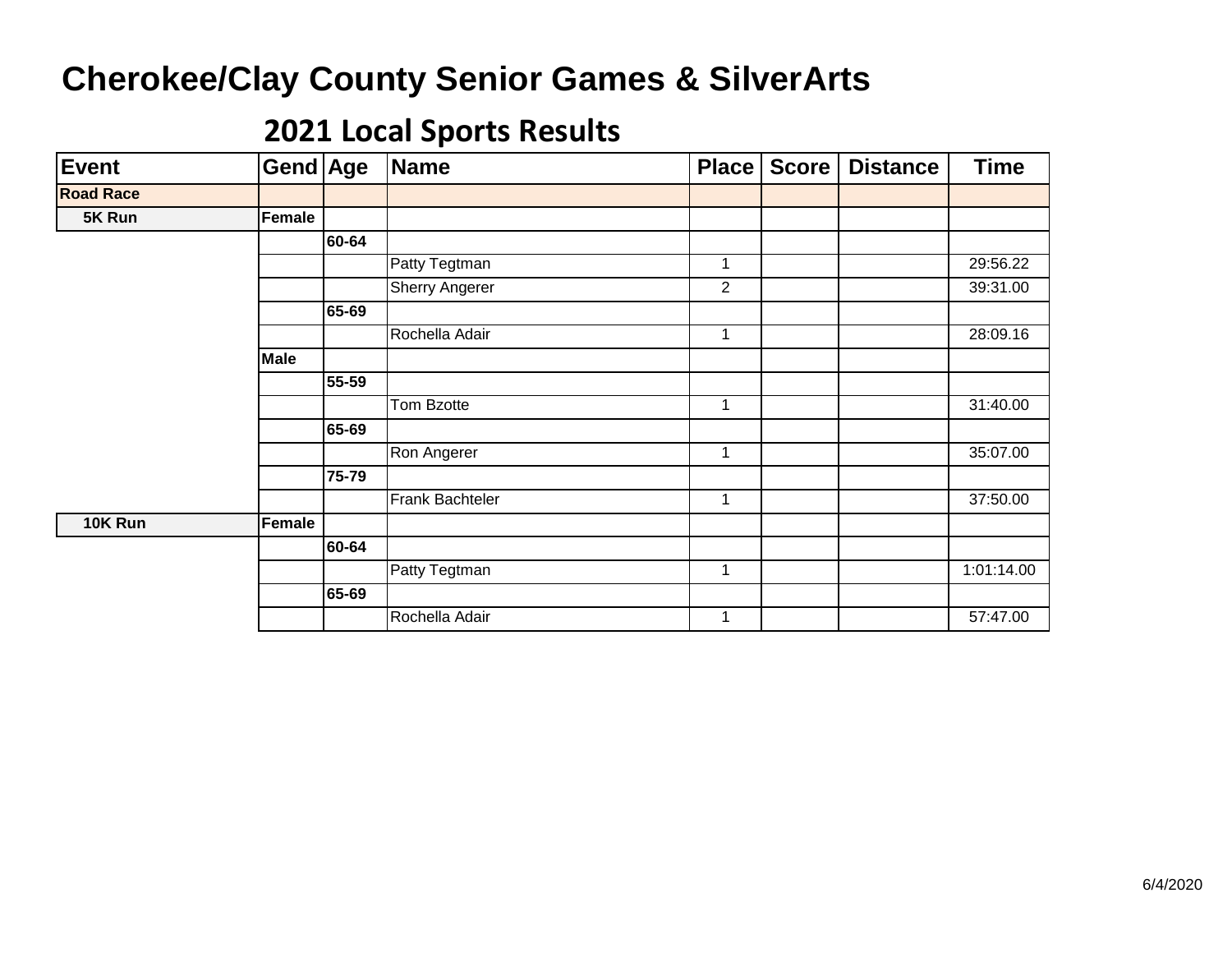| Event           | Gend Age      |           | Name                   |                | Place   Score | <b>Distance</b> | <b>Time</b> |
|-----------------|---------------|-----------|------------------------|----------------|---------------|-----------------|-------------|
| <b>Shot Put</b> |               |           |                        |                |               |                 |             |
| <b>Shot Put</b> | <b>Female</b> |           |                        |                |               |                 |             |
|                 |               | $55 - 59$ |                        |                |               |                 |             |
|                 |               |           | <b>Lisa Sellers</b>    | $\mathbf{1}$   |               | 22' 6.25"       |             |
|                 |               |           | <b>Jalene Dressler</b> | $\overline{2}$ |               | 19' 6.75"       |             |
|                 |               | 65-69     |                        |                |               |                 |             |
|                 |               |           | Rochella Adair         | $\mathbf{1}$   |               | $15'$ $7.5"$    |             |
|                 |               | 70-74     |                        |                |               |                 |             |
|                 |               |           | <b>Ruth Harrell</b>    | $\overline{1}$ |               | 17' 2.25"       |             |
|                 |               |           | Marcia Dones           | $\overline{2}$ |               | 13' 11"         |             |
|                 |               |           | Nancy Frahmann         | $\overline{3}$ |               | 13' 8.5"        |             |
|                 |               |           | <b>Mary Winchell</b>   | $\overline{4}$ |               | 10' 1.25"       |             |
|                 |               | 75-79     |                        |                |               |                 |             |
|                 |               |           | <b>Karen Hall</b>      | $\mathbf{1}$   |               | 16'1''          |             |
|                 |               | 80-84     |                        |                |               |                 |             |
|                 |               |           | Marilyn Ogden          | $\mathbf 1$    |               | 15' 1.75"       |             |
|                 | <b>Male</b>   |           |                        |                |               |                 |             |
|                 |               | 60-64     |                        |                |               |                 |             |
|                 |               |           | Joeseph Proper         | $\mathbf{1}$   |               | 33'5''          |             |
|                 |               |           | <b>Steve Gutierrez</b> | $\overline{2}$ |               | 29' 3.5"        |             |
|                 |               |           | <b>Alan Gutierrez</b>  | $\overline{3}$ |               | 28' 4"          |             |
|                 |               |           | <b>Richard Harris</b>  | $\overline{4}$ |               | 23' 11.75"      |             |
|                 |               | 65-69     |                        |                |               |                 |             |
|                 |               |           | Ron Angerer            | $\mathbf{1}$   |               | 25' 0.25"       |             |
|                 |               | 70-74     |                        |                |               |                 |             |
|                 |               |           | Ed Ashe                | $\mathbf{1}$   |               | 25' 6"          |             |
|                 |               |           | <b>Jack Frahmann</b>   | $\overline{2}$ |               | 25' 3.75"       |             |
|                 |               |           | Mike Lalone            | $\overline{3}$ |               | 24' 8.5"        |             |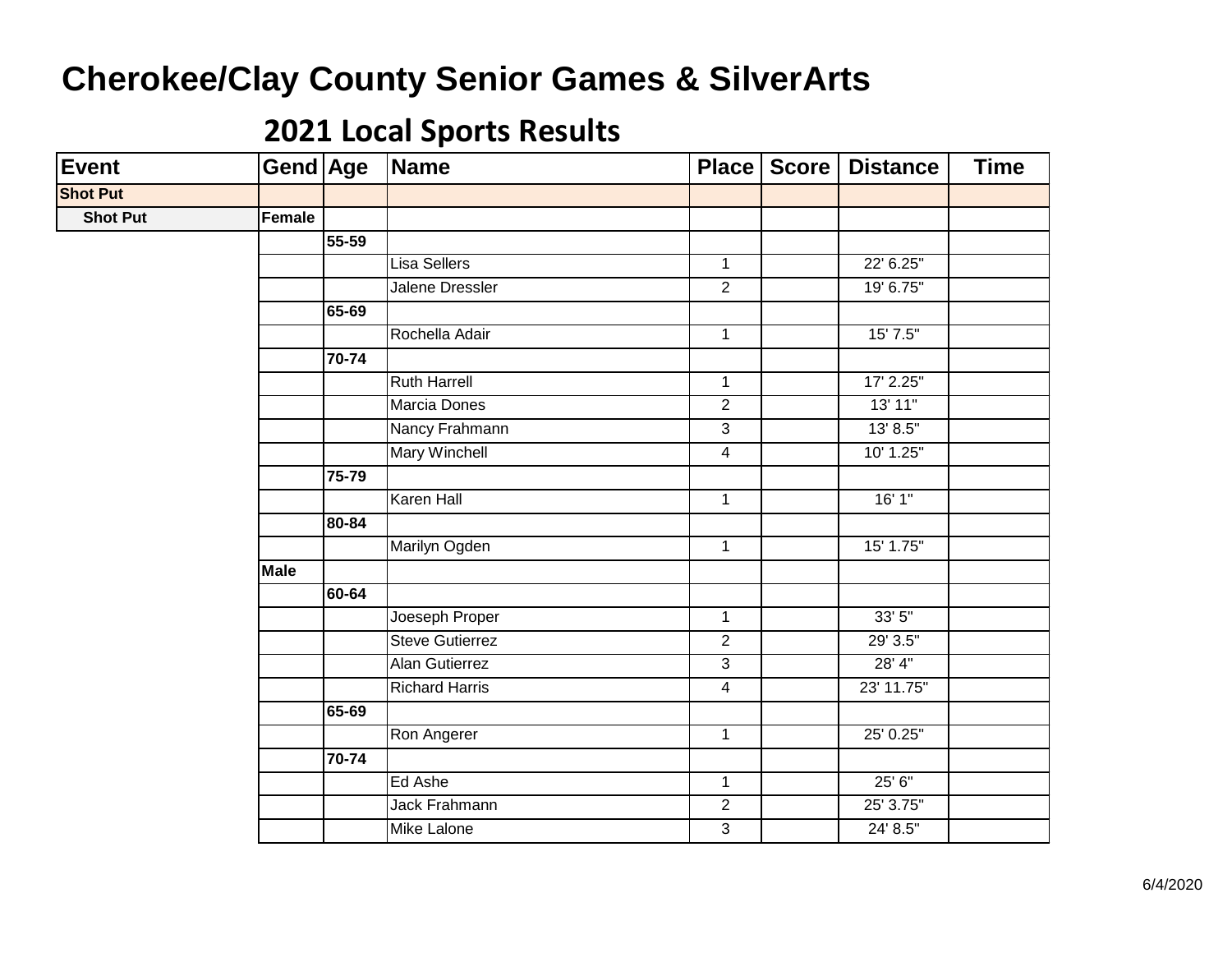| <b>Event</b> | Gend Age |       | Name                 |   | Place   Score   Distance | <b>Time</b> |
|--------------|----------|-------|----------------------|---|--------------------------|-------------|
|              |          |       | <b>Bill Hinnent</b>  | 4 | 20' 6.5"                 |             |
|              |          |       | <b>Daniel Dones</b>  | 5 | 18' 0.24                 |             |
|              |          | 75-79 |                      |   |                          |             |
|              |          |       | <b>Rick Alringer</b> |   | 22' 8.75"                |             |
|              |          |       | Loe Winchell         | 2 | 15' 8.25"                |             |
|              |          | 80-84 |                      |   |                          |             |
|              |          |       | <b>Bob Blechner</b>  |   | 23' 0.75"                |             |
|              |          | 85-89 |                      |   |                          |             |
|              |          |       | <b>Phile Stone</b>   |   | 22" 1.5"                 |             |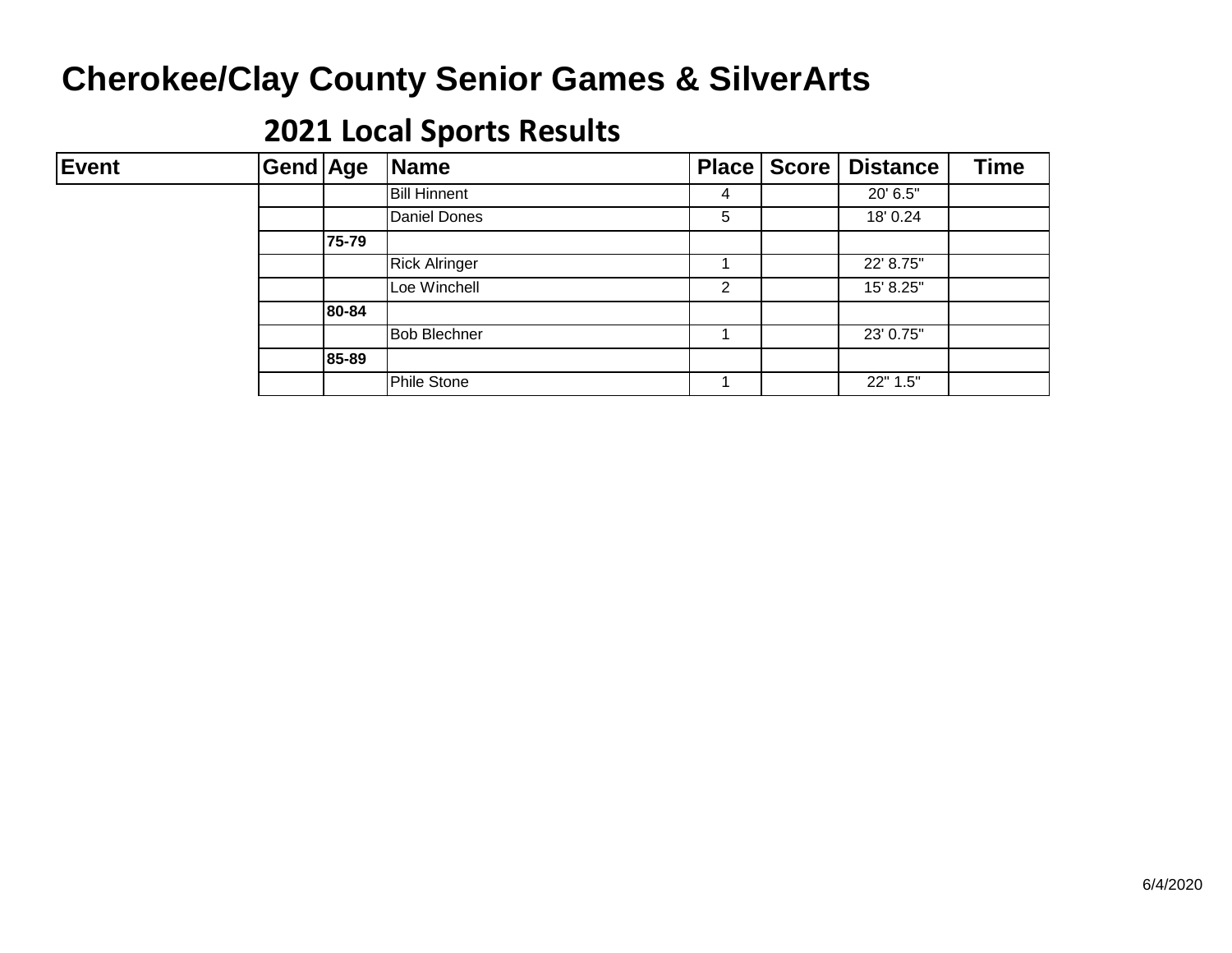| Event        | Gend Age    |       | Name                    | Place          | Score | <b>Distance</b> | <b>Time</b> |
|--------------|-------------|-------|-------------------------|----------------|-------|-----------------|-------------|
| Shuffleboard |             |       |                         |                |       |                 |             |
| Shuffleboard | Female      |       |                         |                |       |                 |             |
|              |             | 65-69 |                         |                |       |                 |             |
|              |             |       | <b>Christine Faries</b> | $\mathbf 1$    |       |                 |             |
|              |             | 70-74 |                         |                |       |                 |             |
|              |             |       | Nancy Beach             | $\mathbf 1$    |       |                 |             |
|              |             |       | Jane Birchfield         | $\overline{2}$ |       |                 |             |
|              |             | 80-84 |                         |                |       |                 |             |
|              |             |       | Janet Paul              | $\mathbf{1}$   |       |                 |             |
|              |             | 85-89 |                         |                |       |                 |             |
|              |             |       | Edna Daniels            | $\mathbf 1$    |       |                 |             |
|              |             | 95-99 |                         |                |       |                 |             |
|              |             |       | <b>Ruth Griffing</b>    | $\mathbf 1$    |       |                 |             |
|              | <b>Male</b> |       |                         |                |       |                 |             |
|              |             | 60-64 |                         |                |       |                 |             |
|              |             |       | Joseph Proper           | $\mathbf{1}$   |       |                 |             |
|              |             | 70-74 |                         |                |       |                 |             |
|              |             |       | <b>Weldon Beach</b>     | $\mathbf 1$    |       |                 |             |
|              |             |       | <b>Bill Hinnent</b>     | $\overline{2}$ |       |                 |             |
|              |             |       | Vince Rubino            | 3              |       |                 |             |
|              |             | 75-79 |                         |                |       |                 |             |
|              |             |       | <b>Barry Fry</b>        | $\mathbf{1}$   |       |                 |             |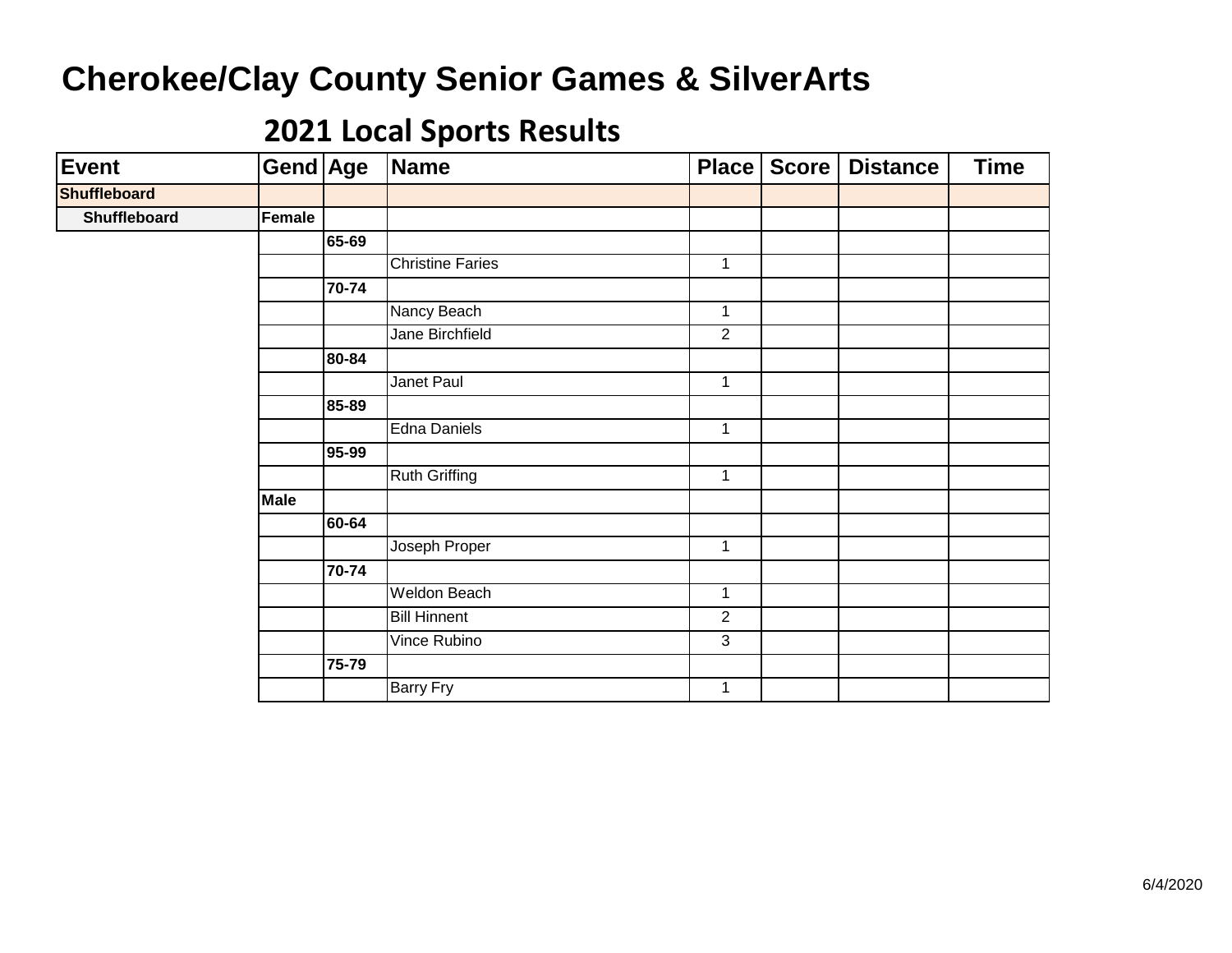| Event                 | Gend Age    |           | Name                   | Place          | Score | <b>Distance</b> | <b>Time</b> |
|-----------------------|-------------|-----------|------------------------|----------------|-------|-----------------|-------------|
| <b>Softball Throw</b> |             |           |                        |                |       |                 |             |
| <b>Softball Throw</b> | Female      |           |                        |                |       |                 |             |
|                       |             | $55 - 59$ |                        |                |       |                 |             |
|                       |             |           | Jalene Dressler        | $\mathbf{1}$   |       | 97' 6"          |             |
|                       |             |           | Carolyn Gutierrez      | $\overline{2}$ |       | 72'             |             |
|                       |             |           | <b>Lisa Sellers</b>    | $\overline{3}$ |       | 47' 4"          |             |
|                       |             | 65-69     |                        |                |       |                 |             |
|                       |             |           | Patricia Singer        | $\mathbf{1}$   |       | 48'             |             |
|                       |             | 70-74     |                        |                |       |                 |             |
|                       |             |           | Marcia Dones           | $\mathbf{1}$   |       | 57'             |             |
|                       |             |           | Nancy Frahmann         | $\overline{2}$ |       | 43'             |             |
|                       |             |           | Mary Winchell          | $\overline{3}$ |       | 30' 0.5"        |             |
|                       |             | 75-79     |                        |                |       |                 |             |
|                       |             |           | <b>Karen Hall</b>      | $\mathbf{1}$   |       | 30' 4''         |             |
|                       |             | 80-84     |                        |                |       |                 |             |
|                       |             |           | Marilyn Ogden          | $\overline{1}$ |       | 46' 6"          |             |
|                       |             |           | <b>Janet Paul</b>      | $\overline{2}$ |       | 33'4''          |             |
|                       |             | 95-99     |                        |                |       |                 |             |
|                       |             |           | Ruth griffing          | $\mathbf{1}$   |       | 18'             |             |
|                       | <b>Male</b> |           |                        |                |       |                 |             |
|                       |             | 50-54     |                        |                |       |                 |             |
|                       |             |           | Scott Syophel          | $\overline{1}$ |       | 171'            |             |
|                       |             | 60-64     |                        |                |       |                 |             |
|                       |             |           | <b>Alan Gutierrez</b>  | $\mathbf{1}$   |       | 151'            |             |
|                       |             |           | Joseph Proper          | $\overline{2}$ |       | 143' 6"         |             |
|                       |             |           | <b>Steve Gutierrez</b> | $\overline{3}$ |       | 129'            |             |
|                       |             |           | <b>Richard Harris</b>  | $\overline{4}$ |       | 93' 8''         |             |
|                       |             |           | <b>Timothy Sells</b>   | $\overline{5}$ |       | 85'             |             |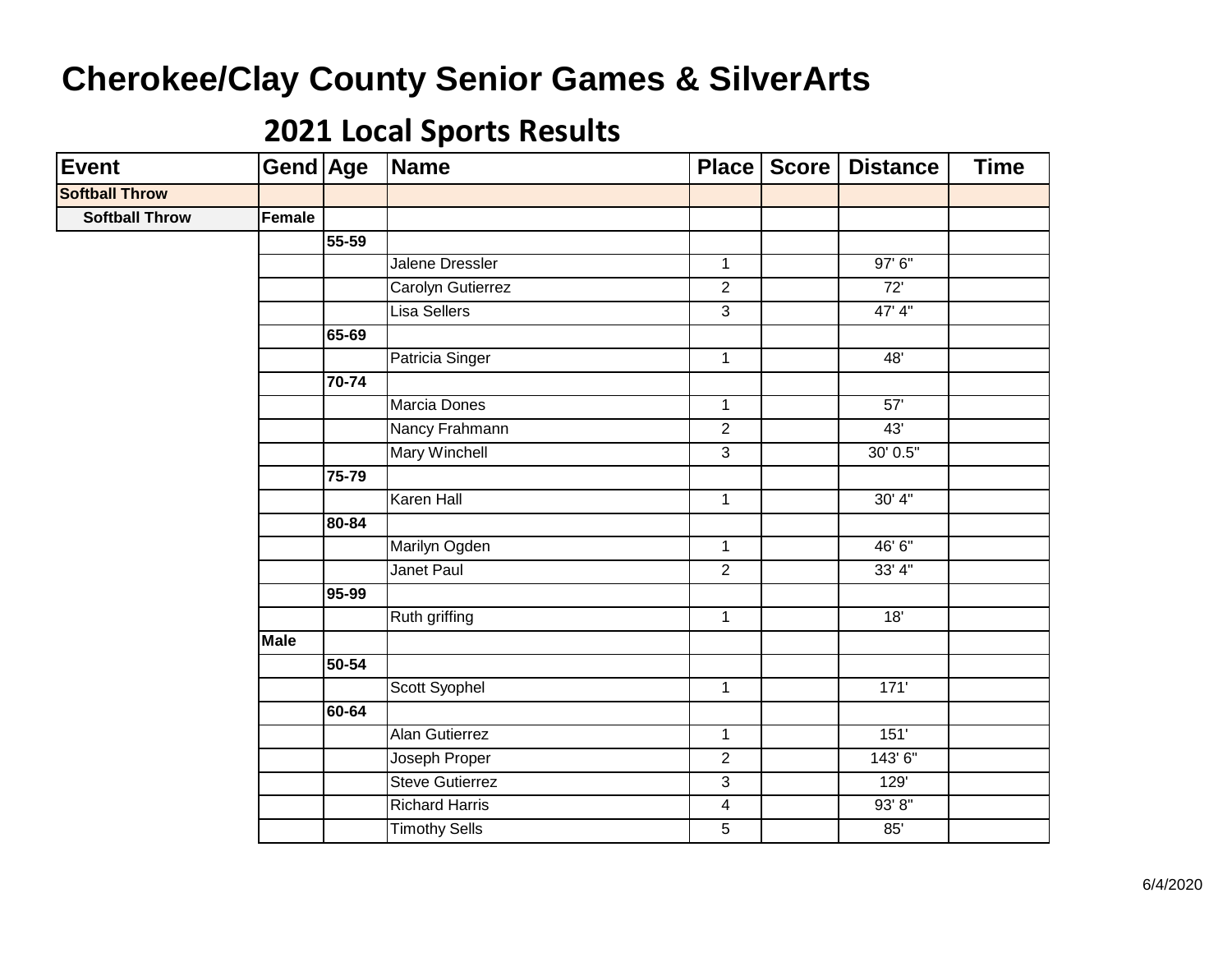| <b>Event</b> | <b>Gend Age</b> |       | Name                 | <b>Place</b>   | <b>Score</b> | <b>Distance</b> | <b>Time</b> |
|--------------|-----------------|-------|----------------------|----------------|--------------|-----------------|-------------|
|              |                 | 65-69 |                      |                |              |                 |             |
|              |                 |       | Ronald Angerer       | 1              |              | 124'            |             |
|              |                 |       | Ron Cowart           | $\overline{2}$ |              |                 |             |
|              |                 |       | John Nicholas        | 3              |              |                 |             |
|              |                 | 70-74 |                      |                |              |                 |             |
|              |                 |       | Jack Frahmann        | 1              |              | 92' 6"          |             |
|              |                 |       | <b>Bill Hinnent</b>  | $\overline{c}$ |              | 86'             |             |
|              |                 |       | Ed Ashe              | 3              |              | 79' 6"          |             |
|              |                 |       | Dan Dones            | 4              |              | 49' 1"          |             |
|              |                 |       | Marvin Taylor        | 5              |              | 49'             |             |
|              |                 | 75-79 |                      |                |              |                 |             |
|              |                 |       | <b>Rick Alringer</b> | 1              |              | 93'             |             |
|              |                 |       | Joe Winchell         | $\overline{2}$ |              | 53'             |             |
|              |                 | 85-89 |                      |                |              |                 |             |
|              |                 |       | <b>Phil Stone</b>    | 1              |              | 61'6"           |             |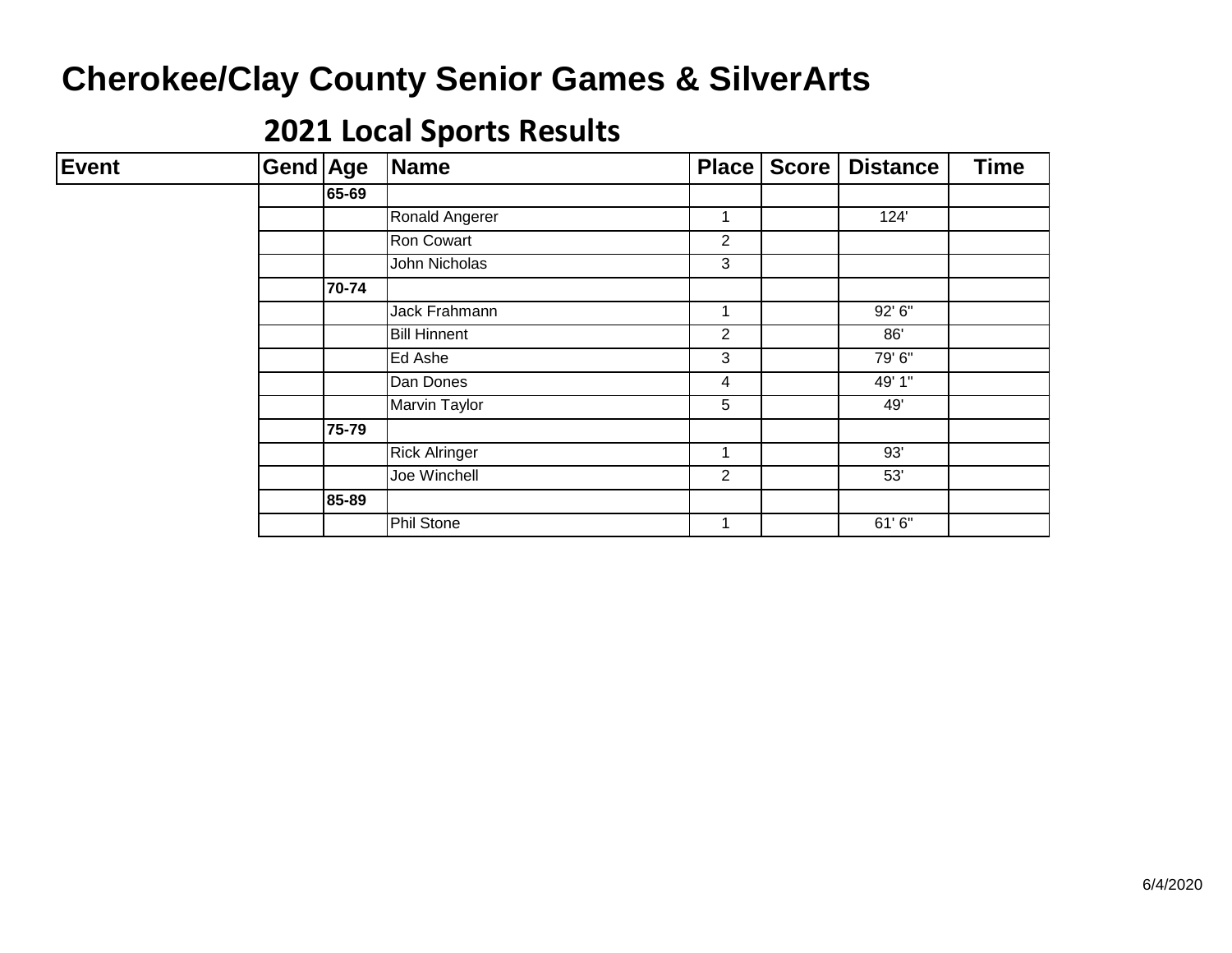| <b>Event</b>         | Gend Age    |       | Name                  | Place          | <b>Score</b> | <b>Distance</b> | <b>Time</b> |
|----------------------|-------------|-------|-----------------------|----------------|--------------|-----------------|-------------|
| <b>Swimming</b>      |             |       |                       |                |              |                 |             |
| 50 Yd. Backstroke    | Male        |       |                       |                |              |                 |             |
|                      |             | 70-74 |                       |                |              |                 |             |
|                      |             |       | <b>Terence Faries</b> | $\mathbf{1}$   |              |                 | 1:10.85     |
| 50 Yd. Breaststroke  | Female      |       |                       |                |              |                 |             |
|                      |             | 60-64 |                       |                |              |                 |             |
|                      |             |       | Amanda Burts          | $\mathbf{1}$   |              |                 | 48.94       |
|                      | <b>Male</b> |       |                       |                |              |                 |             |
|                      |             | 55-59 |                       |                |              |                 |             |
|                      |             |       | Tom Bzotte            | $\mathbf{1}$   |              |                 | 1:19.69     |
|                      |             | 70-74 |                       |                |              |                 |             |
|                      |             |       | <b>Terence Faries</b> | $\mathbf{1}$   |              |                 | 52:44       |
|                      |             | 75-79 |                       |                |              |                 |             |
|                      |             |       | Frank Bachteler       | $\overline{1}$ |              |                 | 1:00.88     |
| 100 Yd. Breaststroke | Female      |       |                       |                |              |                 |             |
|                      |             | 60-64 |                       |                |              |                 |             |
|                      |             |       | <b>Amanda Burts</b>   | $\mathbf{1}$   |              |                 | 1:48.53     |
| 200 Yd. Breaststroke | Female      |       |                       |                |              |                 |             |
|                      |             | 60-64 |                       |                |              |                 |             |
|                      |             |       | <b>Amanda Burts</b>   | $\mathbf{1}$   |              |                 | 3:57.25     |
| 50 Yd. Freestyle     | Female      |       |                       |                |              |                 |             |
|                      |             | 60-64 |                       |                |              |                 |             |
|                      |             |       | Amanda Burts          | $\mathbf{1}$   |              |                 | 47.75       |
|                      | <b>Male</b> |       |                       |                |              |                 |             |
|                      |             | 55-59 |                       |                |              |                 |             |
|                      |             |       | Tom Bzotte            | $\mathbf{1}$   |              |                 | 46.22       |
|                      |             | 65-69 |                       |                |              |                 |             |
|                      |             |       | Michael Kelischek     | $\mathbf{1}$   |              |                 | 40.59       |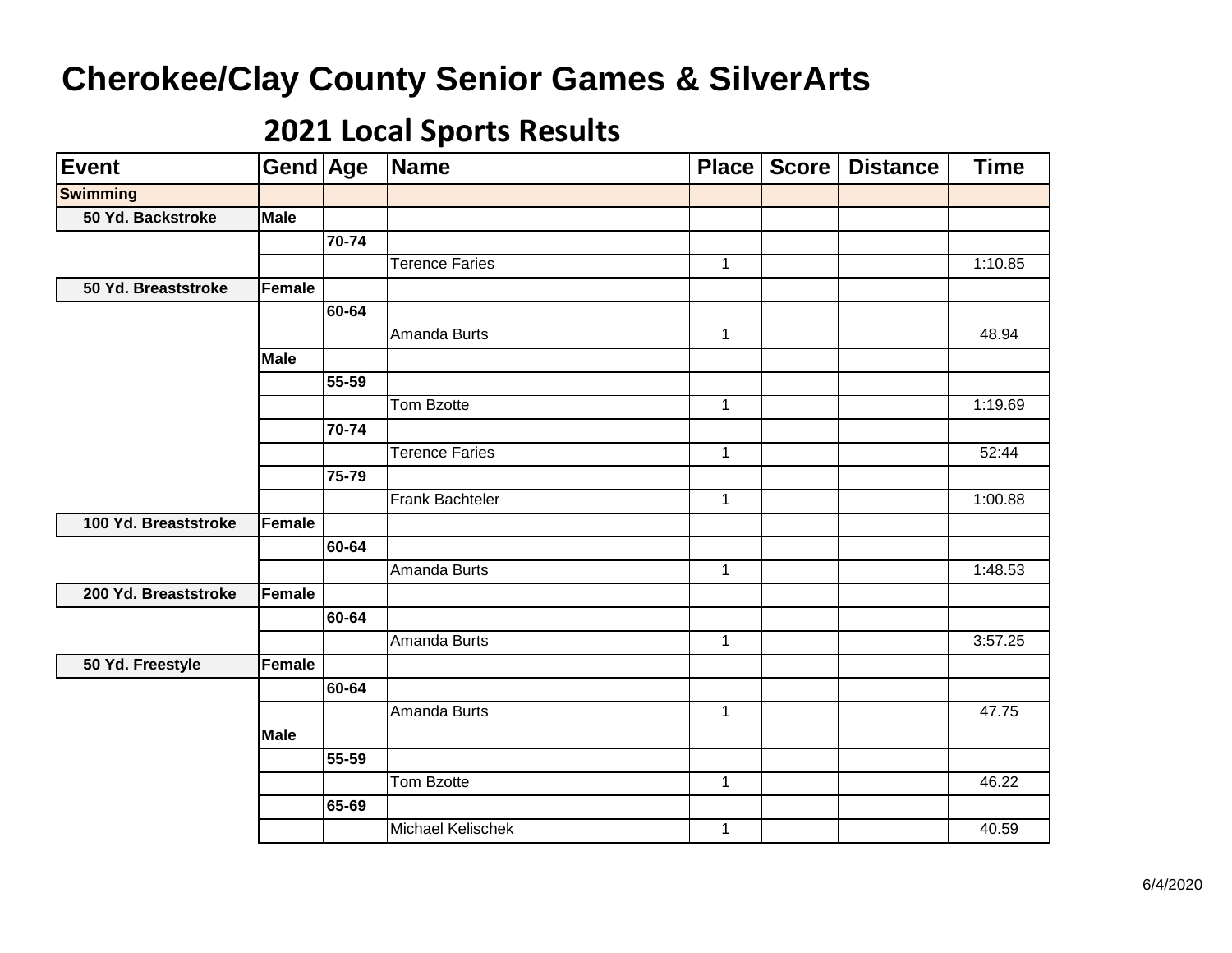| <b>Event</b>        | Gend Age    |       | <b>Name</b>              | <b>Place</b> | <b>Score</b> | <b>Distance</b> | <b>Time</b> |
|---------------------|-------------|-------|--------------------------|--------------|--------------|-----------------|-------------|
| 100 Yd. Freestyle   | <b>Male</b> |       |                          |              |              |                 |             |
|                     |             | 65-69 |                          |              |              |                 |             |
|                     |             |       | Michael Kelischek        |              |              |                 | 1:30.97     |
| 200 Yd. Freestyle   | <b>Male</b> |       |                          |              |              |                 |             |
|                     |             | 55-59 |                          |              |              |                 |             |
|                     |             |       | Tom Bzotte               | 1            |              |                 | 4:09.56     |
|                     |             | 65-69 |                          |              |              |                 |             |
|                     |             |       | <b>Michael Kelischek</b> | 1            |              |                 | 3:36.31     |
| 500 Yd. Freestyle   | <b>Male</b> |       |                          |              |              |                 |             |
|                     |             | 55-59 |                          |              |              |                 |             |
|                     |             |       | Tom Bzotte               | 1            |              |                 | 10:49.66    |
|                     |             | 65-69 |                          |              |              |                 |             |
|                     |             |       | <b>Michael Kelischek</b> | 1            |              |                 | 9:34.07     |
| 100 Yd. Ind. Medley | Female      |       |                          |              |              |                 |             |
|                     |             | 55-59 |                          |              |              |                 |             |
|                     |             |       | Amanda Burts             |              |              |                 | 2:05.47     |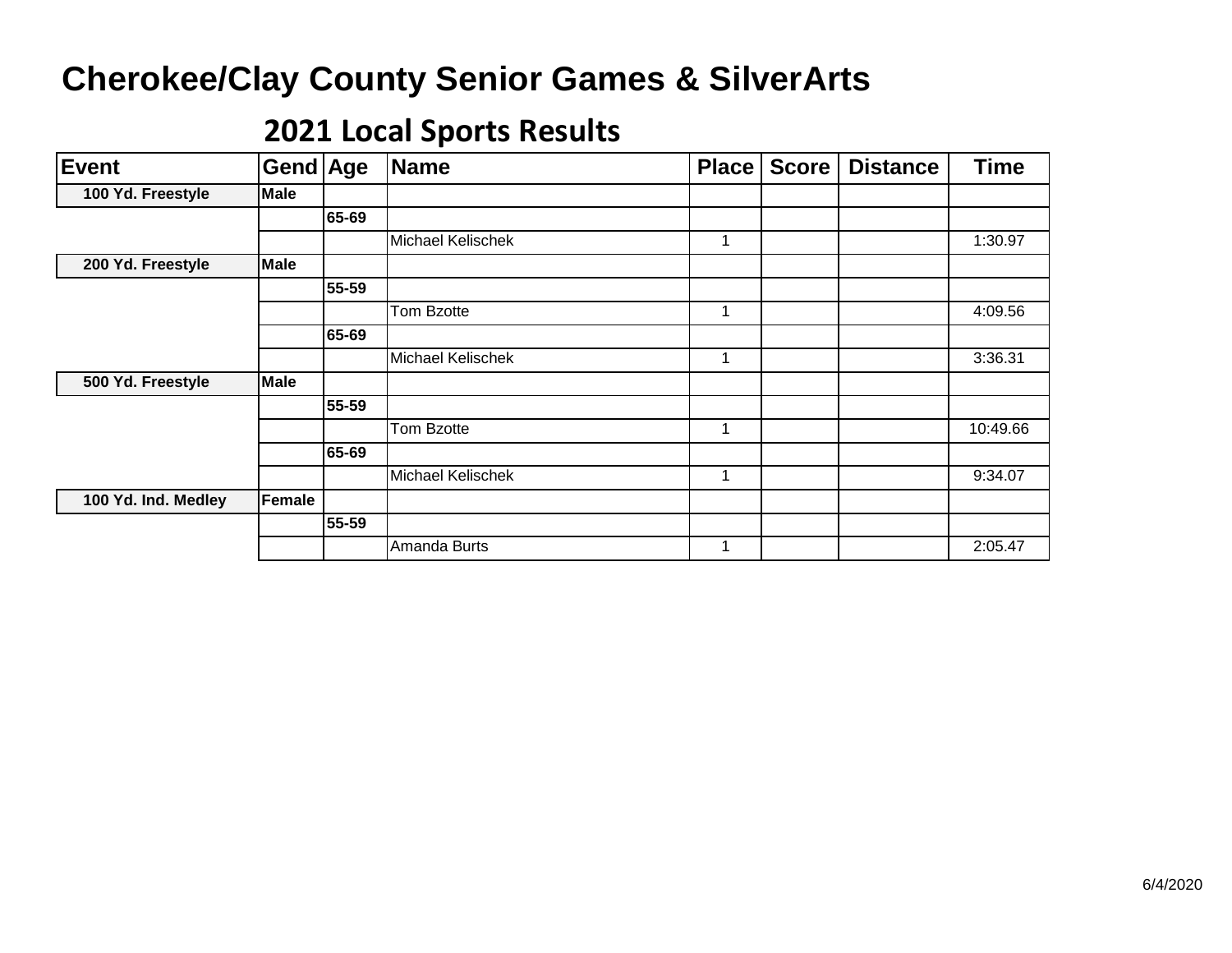| <b>Event</b>                | Gend Age    |       | Name                            | <b>Place</b>   | <b>Score</b> | <b>Distance</b> | <b>Time</b> |
|-----------------------------|-------------|-------|---------------------------------|----------------|--------------|-----------------|-------------|
| <b>Table Tennis</b>         |             |       |                                 |                |              |                 |             |
| <b>Table Tennis Singles</b> | Female      |       |                                 |                |              |                 |             |
|                             |             | 65-69 |                                 |                |              |                 |             |
|                             |             |       | Linda Knowles                   | 1              |              |                 |             |
|                             |             |       | <b>Holly Carlisle</b>           | $\overline{c}$ |              |                 |             |
|                             | <b>Male</b> |       |                                 |                |              |                 |             |
|                             |             | 65-69 |                                 |                |              |                 |             |
|                             |             |       | David Miller                    | 1              |              |                 |             |
|                             |             |       | <b>Michael Wilkins</b>          | 2              |              |                 |             |
|                             |             | 70-74 |                                 |                |              |                 |             |
|                             |             |       | <b>Terence Faries</b>           | 1              |              |                 |             |
|                             |             |       | <b>Bill Hinnent</b>             | $\overline{2}$ |              |                 |             |
| Table Tennis Mixd Dbls      |             |       |                                 |                |              |                 |             |
|                             |             | 65-69 |                                 |                |              |                 |             |
|                             |             |       | Holly Carlisle & David Miller   | 1              |              |                 |             |
|                             |             |       | Linda Knowles & Michael Wilkins | 2              |              |                 |             |

| <b>Tennis</b>         |               |       |                |   |  |  |
|-----------------------|---------------|-------|----------------|---|--|--|
| <b>Tennis Singles</b> | <b>Female</b> |       |                |   |  |  |
|                       |               | 60-64 |                |   |  |  |
|                       |               |       | Ann Coston     |   |  |  |
|                       |               |       | Tamara Pearson | ົ |  |  |
|                       | Male          |       |                |   |  |  |
|                       |               | 70-74 | David Baumann  |   |  |  |
|                       |               |       | Terence Faries | ົ |  |  |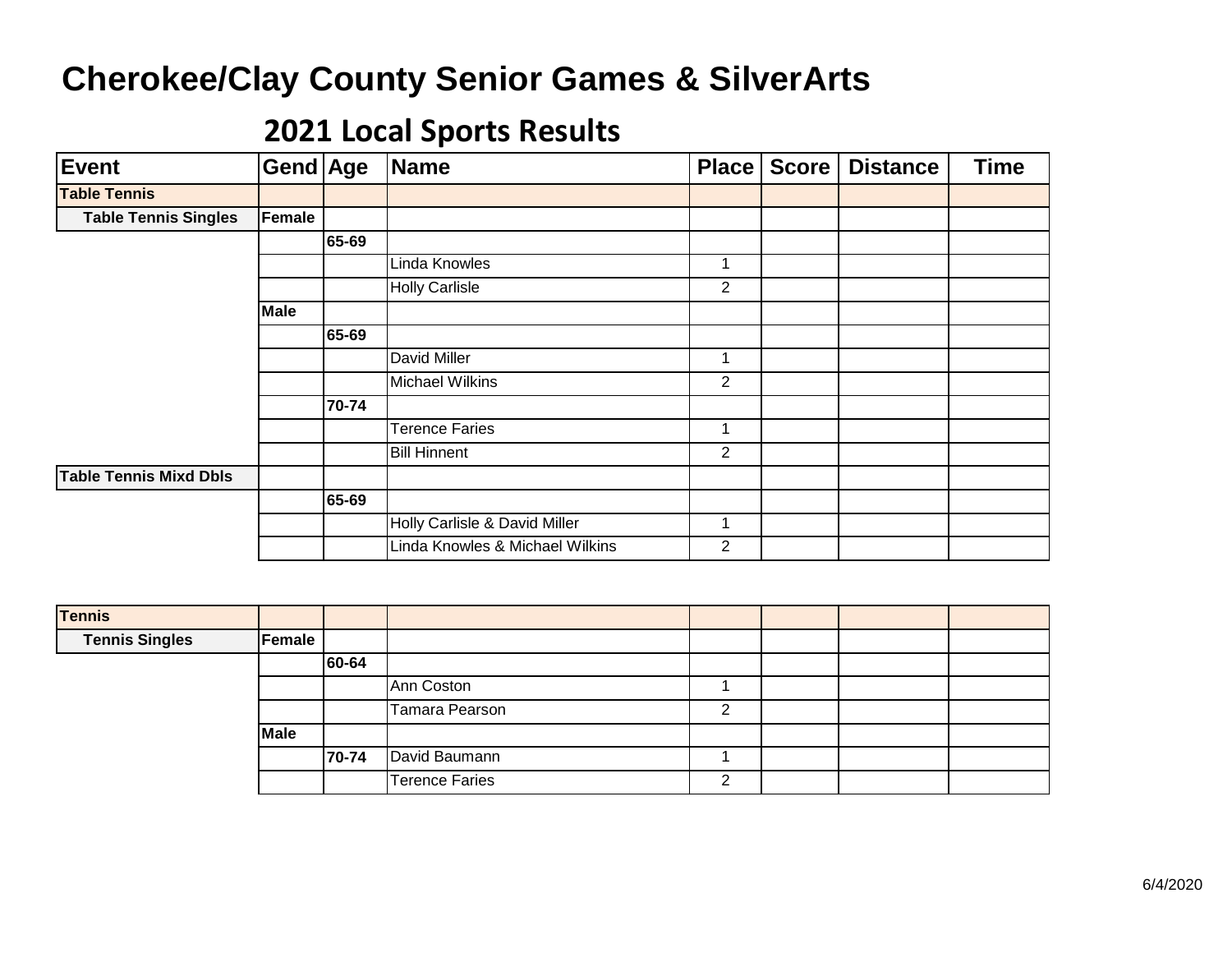| <b>Event</b>   | Gend Age    |           | Name                  | Place          | Score | <b>Distance</b> | <b>Time</b> |
|----------------|-------------|-----------|-----------------------|----------------|-------|-----------------|-------------|
| <b>Track</b>   |             |           |                       |                |       |                 |             |
| 50 Meter Dash  | Female      |           |                       |                |       |                 |             |
|                |             | 55-59     |                       |                |       |                 |             |
|                |             |           | Lisa Sellers          | $\mathbf{1}$   |       |                 | 14.15       |
|                |             | 60-64     |                       |                |       |                 |             |
|                |             |           | <b>Sherry Angerer</b> | $\mathbf{1}$   |       |                 | 10.16       |
|                | <b>Male</b> |           |                       |                |       |                 |             |
|                |             | 60-64     |                       |                |       |                 |             |
|                |             |           | <b>Alan Gutierrez</b> | $\overline{1}$ |       |                 | 12.38       |
|                |             | 65-69     |                       |                |       |                 |             |
|                |             |           | Ron Angerer           | $\overline{1}$ |       |                 | 9.47        |
|                |             | 70-74     |                       |                |       |                 |             |
|                |             |           | <b>Terence Faries</b> | $\mathbf{1}$   |       |                 | 8.34        |
|                |             |           | David Baumann         | $\overline{2}$ |       |                 | 9.22        |
| 100 Meter Dash | Female      |           |                       |                |       |                 |             |
|                |             | 55-59     |                       |                |       |                 |             |
|                |             |           | <b>Lisa Sellers</b>   | $\overline{1}$ |       |                 | 31:47       |
|                |             | 60-64     |                       |                |       |                 |             |
|                |             |           | <b>Sherry Angerer</b> | $\mathbf{1}$   |       |                 | 22.19       |
|                | <b>Male</b> |           |                       |                |       |                 |             |
|                |             | $65 - 69$ |                       |                |       |                 |             |
|                |             |           | Ron Angerer           | $\mathbf{1}$   |       |                 | 20.53       |
|                |             | 70-74     |                       |                |       |                 |             |
|                |             |           | <b>Terence Faries</b> | $\mathbf{1}$   |       |                 | 16.04       |
|                |             |           | David Baumann         | $\overline{2}$ |       |                 | 18.37       |
|                |             | 75-79     |                       |                |       |                 |             |
|                |             |           | <b>Dwight Moss</b>    | $\mathbf{1}$   |       |                 | 20.16       |
|                |             |           |                       |                |       |                 |             |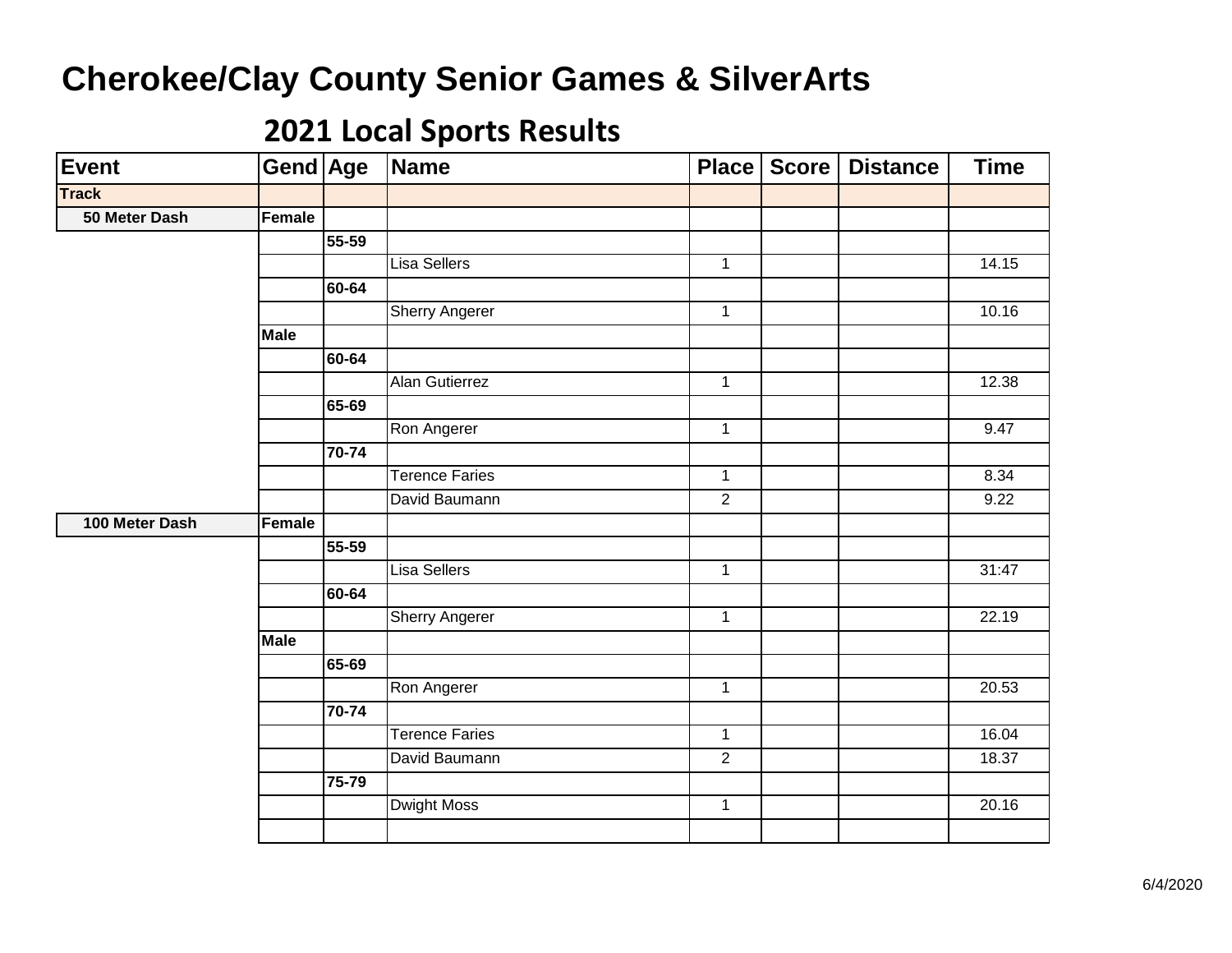| <b>Event</b>   | Gend Age      |           | <b>Name</b>           | Place        | <b>Score</b> | <b>Distance</b> | <b>Time</b> |
|----------------|---------------|-----------|-----------------------|--------------|--------------|-----------------|-------------|
| 200 Meter Dash | <b>Female</b> |           |                       |              |              |                 |             |
|                |               | 55-59     |                       |              |              |                 |             |
|                |               |           | <b>Lisa Sellers</b>   | $\mathbf{1}$ |              |                 | 1:34:56     |
|                |               | 60-64     |                       |              |              |                 |             |
|                |               |           | <b>Sherry Angerer</b> | $\mathbf{1}$ |              |                 | 1:01:09     |
|                | <b>Male</b>   |           |                       |              |              |                 |             |
|                |               | 65-69     |                       |              |              |                 |             |
|                |               |           | Ron Angerer           | $\mathbf{1}$ |              |                 | 45:06       |
|                |               | 70-74     |                       |              |              |                 |             |
|                |               |           | <b>Terence Faries</b> | $\mathbf{1}$ |              |                 | 37:78       |
|                |               | 75-79     |                       |              |              |                 |             |
|                |               |           | <b>Dwight Moss</b>    | $\mathbf{1}$ |              |                 | 43:38       |
| 400 Meter Dash | <b>Female</b> |           |                       |              |              |                 |             |
|                |               | 60-64     |                       |              |              |                 |             |
|                |               |           | Patty Tegtman         | $\mathbf{1}$ |              |                 | 1:59:00     |
|                |               |           | <b>Sherry Angerer</b> | 2            |              |                 | 2:11:00     |
|                |               | 65-69     |                       |              |              |                 |             |
|                |               |           | Rochella Adair        | $\mathbf{1}$ |              |                 | 1:49:00     |
|                | <b>Male</b>   |           |                       |              |              |                 |             |
|                |               | $65 - 69$ |                       |              |              |                 |             |
|                |               |           | Ron Angerer           | $\mathbf{1}$ |              |                 | 2:07:30     |
|                |               | 70-74     |                       |              |              |                 |             |
|                |               |           | David Baumann         | $\mathbf{1}$ |              |                 | 1:50:60     |
|                |               | 75-79     |                       |              |              |                 |             |
|                |               |           | <b>Dwight Moss</b>    | $\mathbf{1}$ |              |                 | 1:41:80     |
| 800 Meter Run  | Female        |           |                       |              |              |                 |             |
|                |               | 60-64     |                       |              |              |                 |             |
|                |               |           | Patty Tegtman         | $\mathbf{1}$ |              |                 | 4:14:90     |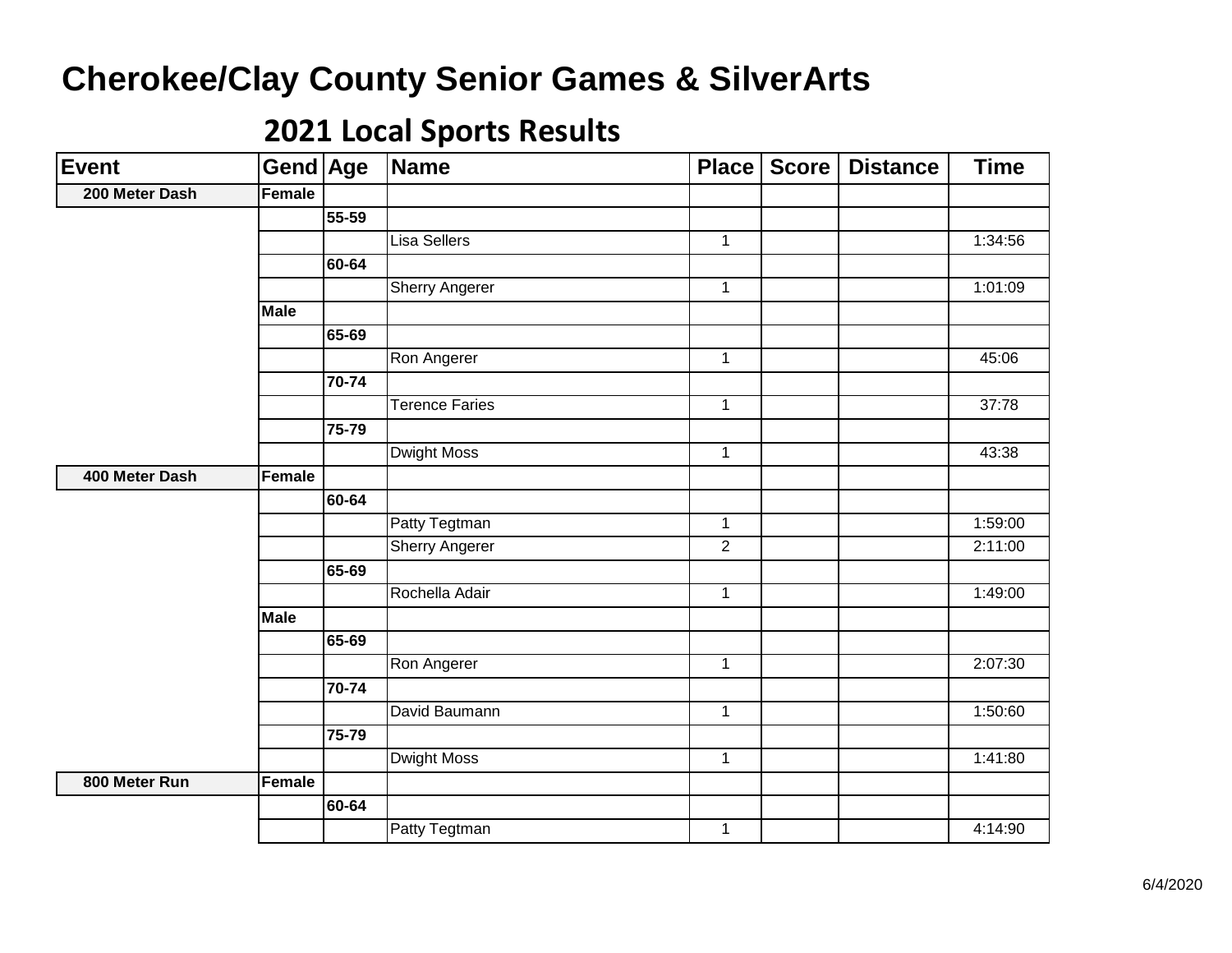| <b>Event</b>          | Gend Age    |       | <b>Name</b>            | Place          | <b>Score</b> | <b>Distance</b> | <b>Time</b> |
|-----------------------|-------------|-------|------------------------|----------------|--------------|-----------------|-------------|
|                       |             | 65-69 |                        |                |              |                 |             |
|                       |             |       | Rochella Adair         | $\mathbf{1}$   |              |                 | 4:05:10     |
|                       | <b>Male</b> |       |                        |                |              |                 |             |
|                       |             | 75-79 |                        |                |              |                 |             |
|                       |             |       | <b>Dwight Moss</b>     | $\mathbf{1}$   |              |                 | 4:30:9      |
| 1500 Meter Power Walk | Female      |       |                        |                |              |                 |             |
|                       |             | 55-59 |                        |                |              |                 |             |
|                       |             |       | <b>Lisa Sellers</b>    | $\mathbf{1}$   |              |                 | 17:34.00    |
|                       |             | 65-69 |                        |                |              |                 |             |
|                       |             |       | Rochella Adair         | $\mathbf{1}$   |              |                 | 12:07.00    |
|                       |             |       | <b>Karen Haas</b>      | $\overline{2}$ |              |                 | 18:13.00    |
|                       |             | 70-74 |                        |                |              |                 |             |
|                       |             |       | <b>Ruth Harrell</b>    | $\mathbf{1}$   |              |                 | 12:51.00    |
|                       |             |       | Nancy Frahmann         | $\overline{2}$ |              |                 | 18:23.00    |
|                       |             |       | <b>Jane Birchfield</b> | $\overline{3}$ |              |                 | 18:32.00    |
|                       | <b>Male</b> |       |                        |                |              |                 |             |
|                       |             | 65-69 |                        |                |              |                 |             |
|                       |             |       | Michael Kelischek      | $\mathbf{1}$   |              |                 | 18:42.00    |
|                       |             |       | <b>Steve Haas</b>      | $\overline{2}$ |              |                 |             |
|                       |             |       | Ron Cowart             |                |              |                 |             |
|                       |             | 75-79 |                        |                |              |                 |             |
|                       |             |       | <b>Jim Bent</b>        | $\mathbf{1}$   |              |                 | 12:00.00    |
|                       |             |       | <b>Dwight Moss</b>     | $\overline{2}$ |              |                 | 13:46.00    |
| 1500 Meter Race Walk  | Male        |       |                        |                |              |                 |             |
|                       |             | 65-69 |                        |                |              |                 |             |
|                       |             |       | Ron Angerer            | $\mathbf{1}$   |              |                 | 13:59.90    |
|                       |             | 70-74 |                        |                |              |                 |             |
|                       |             |       | David Baumann          | $\mathbf 1$    |              |                 | 11:11.80    |